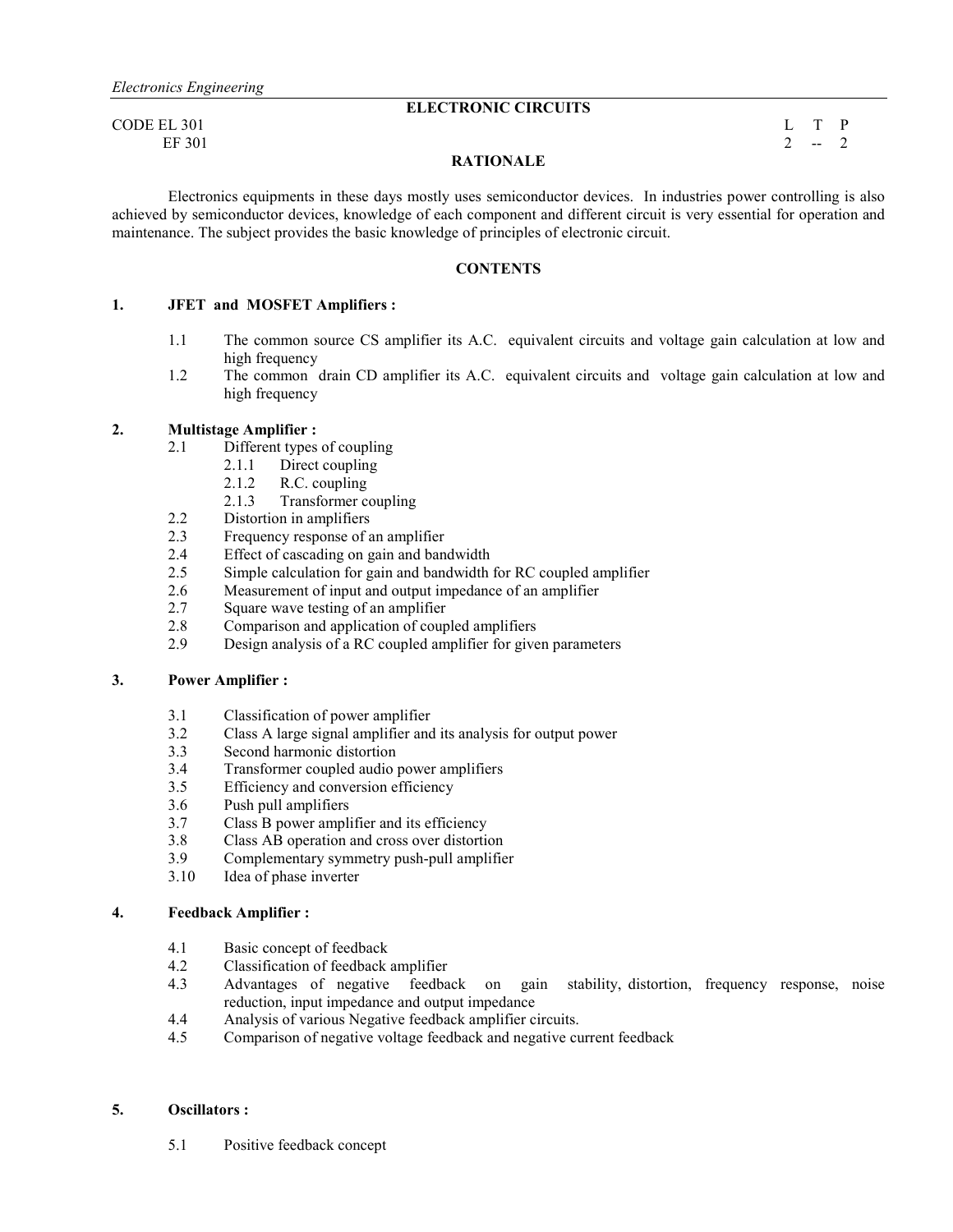## 5.2 Barkhausen criterion

5.3 Working and calculation of frequency (no formula derivation) for Hartley (series and shunt) , Colpitt's, Clapp, tuned collector, R-C phase shift, Wein bridge, Crystal and beat frequency oscillator

## **6. Transistor at High Frequency and Special Circuit :**

- 6.1 High frequency small signal  $\pi$  model of transistor
- 6.2 Current gain, alpha cut off frequency  $(f_{\alpha})$ <br>6.3  $f_{\Gamma}$ ,  $f_{\beta}$  and their relationship
- 6.3 f<sub>T</sub>,  $f_\beta$  and their relationship<br>6.4 Darlington pair and bootstra
- Darlington pair and bootstrapping
- 6.5 Cascode amplifier

## **7. Multivibrator :**

- 7.1 Transistor as a switch and Switching times.
- 7.2 Bistable Multivibrator (BMV)
	- 7.2.1 Fixed bias and self bias BMV and their working
	- 7.2.2 Symmetrical and unsymmetrical triggering
	- 7.2.3 Working of Schmitt trigger
	- 7.2.4 Hysterisis elimination
- 7.3 Monostable Multivibrator (MMV)
	- 7.3.1 Working of MMV (collector coupled)
	- 7.3.2 Working of emitter coupled MMV<br>7.3.3 Comparison of collector coupled M
	- 7.3.3 Comparison of collector coupled MMV with emitter coupled MMV
- 7.4 Astable Multivibrator (AMV)
	- 7.4.1 Working of collector coupled AMV
	- 7.4.2 Working of emitter coupled AMV<br>7.4.3 Comparison of collector coupled w
	- Comparison of collector coupled with emitter coupled AMV
- 7.5 Application of Multivibrators

## **8. Blocking Oscillator and Time Base Generators**

- 8.1 Need of blocking oscillator<br>8.2 Working of Mono stable and
- Working of Mono stable and Astable Blocking oscillator
- 8.3 Need of time base general
- 8.4 General features of time base signal.

## **PRACTICALS**

- 1. Study of JFET amplifier and plot its frequency response
- 2. Study of depletion and enhancement MOSFET amplifier and plot its frequency response
- 3. Plot the frequence response of two stage R-C coupled amplifier and measure its bandwidth
- 4. Plot the frequence response of transformer coupled amplifier
- 5. Plot the frequency response of direct coupled amplifier
- 6. Study of transistor push-pull amplifier
- 7. Study of complimentary transistor power amplifier
- 8. Study of phase inverter
- 9. Study of Dartington pair
- 10. Plot the frequency response of negative feedback amplifier and observe the effect of negative feed back
- 11. Study of Hartley oscillator and calculate frequency of oscillation
- 12. Study of Colpitt's oscillator and calculate frequency of oscillation
- 13. Study of RC phase shift oscillator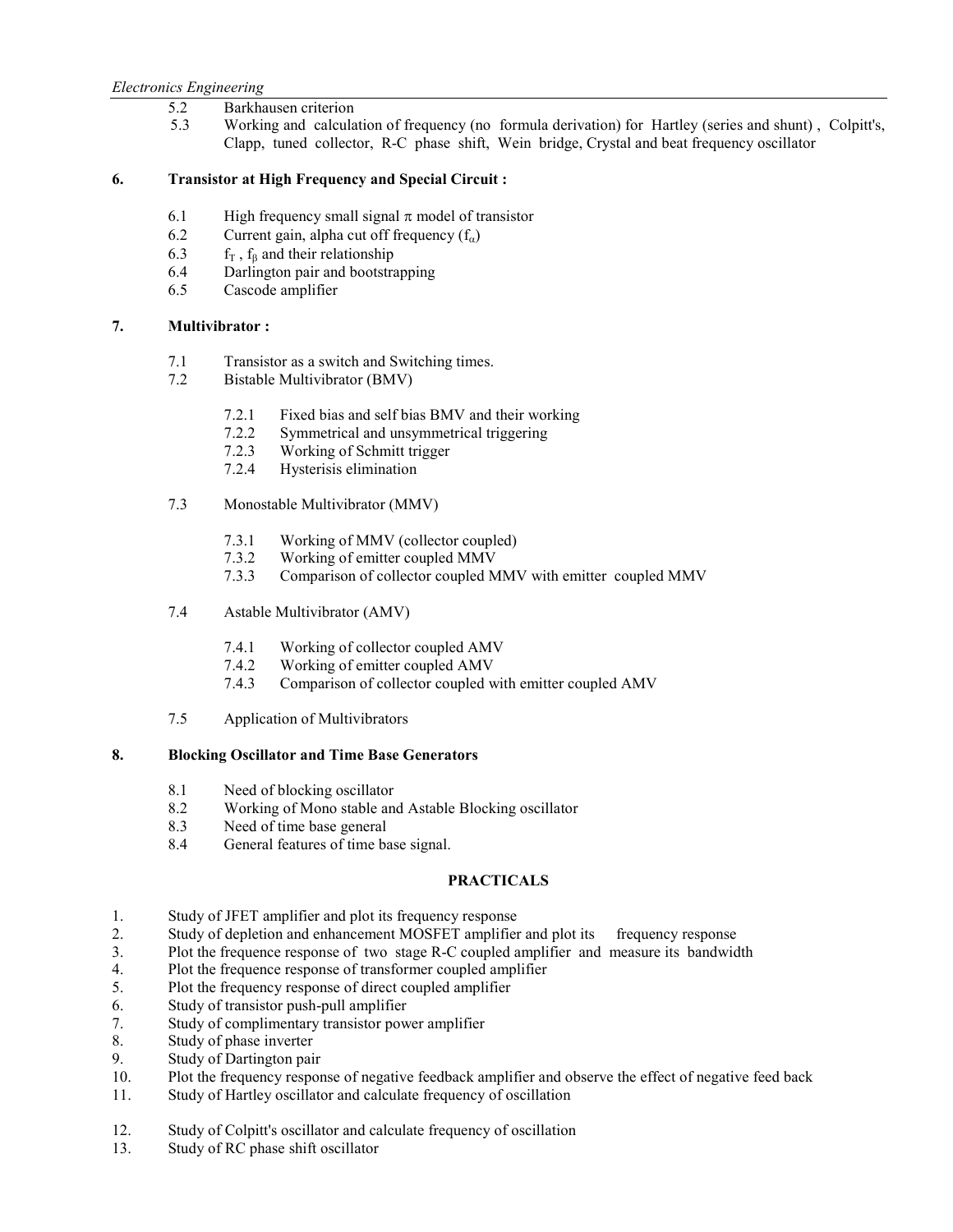## *Electronics Engineering*

- 14. Study of a Wein bridge oscillator and calculate frequency of oscillation.
- 15. Study of crystal oscillator
- 16. Study of clapp oscillator
- 17. Study of monostable multivibrator<br>18. Study of bistable multivibrator
- 18. Study of bistable multivibrator<br>19. Study of astable multivibrator
- Study of astable multivibrator

#### **REFERENCE BOOKS:**

- 
- 
- 3. Electronic Devices & Circuits
- 4. Electronic Principles Malvino
- 5. Electronic Devices & Circuits Sanjeev Gupta<br>
6. Applied Electronics G.K. Mithal
- 
- 7. Electronic Devices & Circuits Mathur, Kulshrestha & Chadda
- 8. Pulse & Wave Shaping Circuits. Millman & Taub.
- 9. Pulse Circuits Rajul Singhal
- 10. Wave Shaping & Digital Circuits Agarwal & Rai
- 1. Electronic Devices & Circuits **1. Integrated Electronics** 1. Millman Halkias 2. Integrated Electronics 2. Integrated Electronics<br>
3. Electronic Devices & Circuits<br>
Allen Mottershed. 6. Applied Electronics<br>
7. Electronic Devices & Circuits<br>
7. Electronic Devices & Circuits<br>
6. Mathur, Kulshrestha & Chadda

\* \* \* \* \* \*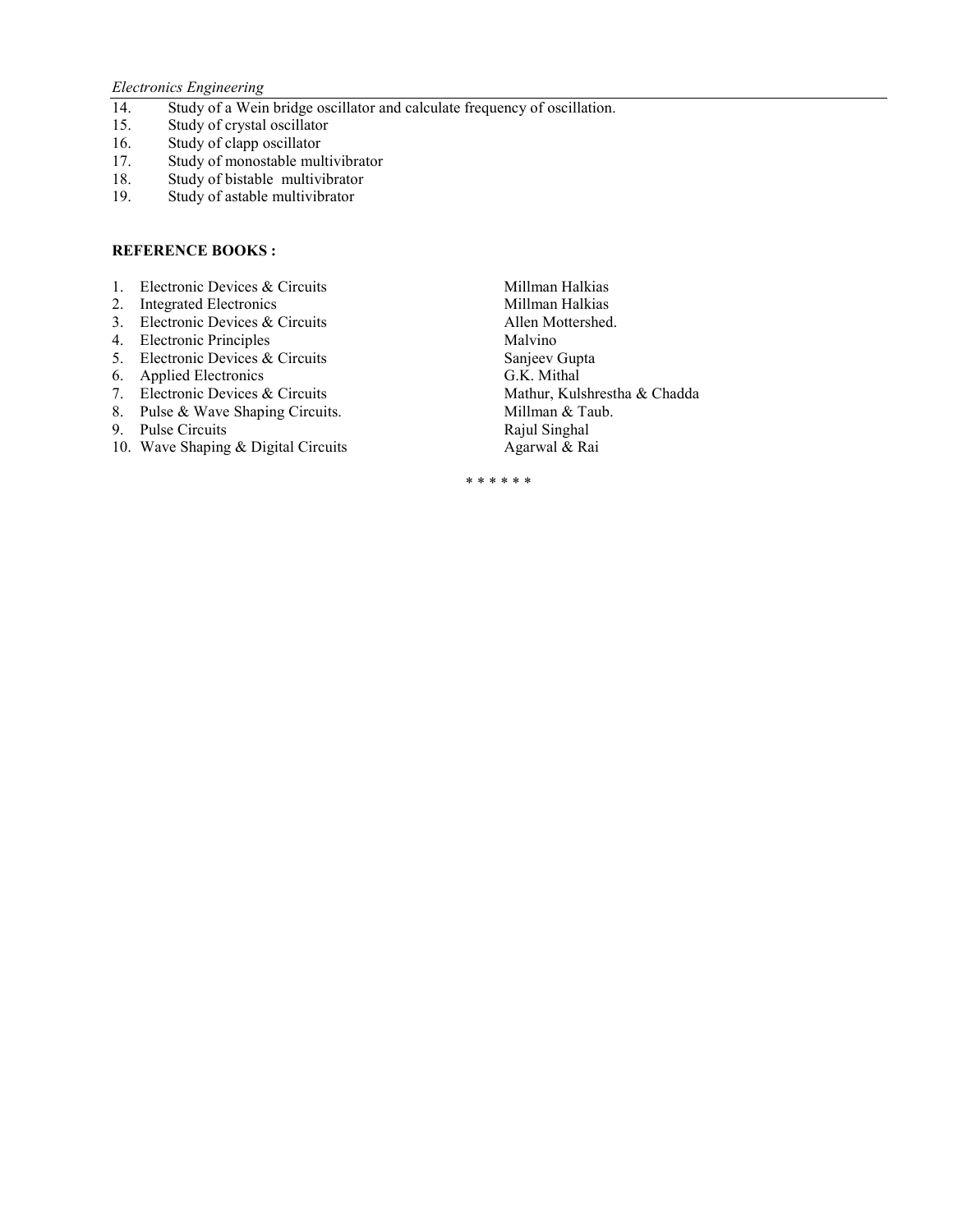#### **ADVANCE MICROPROCESSOR & MICROCONTROLLER**

 $\Box$  CODE EL 302 L T P EB302/ EF 302 2  $-2$ 

## **RATIONALE**

The students of electronics should be well acquainted with the details of various microprocessors,  $\&$ Microcontrollers as this would help them in making a comparative study and selection of microprocessor & microcontroller for a particular task.

## **CONTENTS**

#### **1. 8086 Microprocessor :**

- 1.1 Internal architecture Bus interface unit, execution unit, internal registers and flags.<br>1.2 Instruction execution sequence
- Instruction execution sequence
- 1.3 Addressing modes
- 1.4 Modes of operation
- 1.5 Comparison with 8088

#### **2. 8086 Instructions and Programming :**

- 
- 2.1 Data transfer instructions<br>2.2 Arithmetic instructions Arithmetic instructions
- 2.3 Logic, shift and rotate instructions
- 2.4 Processor control instructions<br>2.5 String operation instructions
- String operation instructions
- 2.6 Writing simple assembly language programs
- 2.7 System bus timing

#### **3. I/O Data Transfer Schemes :**

- 3.1 Classification of IO schemes<br>3.2 Programmed data transfer I
- 3.2 Programmed data transfer IO mapped and memory mapped IO
- 3.3 Asynchronous data transfer and synchronous data transfer
- Interrupt driven data transfer
	- 3.4.1 Interrupt process<br>3.4.2 Multiple interrup
	- Multiple interrupts and priorities
	- 3.4.3 Enabling, disabling and masking of interrupts
- 3.5 DMA data transfer scheme
- 3.6 Serial data transfer scheme

#### **4. Peripheral Devices and their Interfacing with 8085 :**

- 4.1 Programmable peripheral interfaces 8255 and its applications.<br>4.2 DMA controller 8257
- DMA controller 8257
- 4.3 Programmable interrupt controller 8259
- 4.4 Programmable communication interface 8251<br>4.5 Programmable TIMER 8253.
- Programmable TIMER 8253.
- 4.6 Programmable keyboard and display interface 8279
- 4.7 Brief idea of CRT controller, dot-matrix printer controller and floppy disk controller

#### **5. Bus Standards :**

- 5.1 RS 232 C
- 5.2 IEEE 488

#### 6. **Introduction to 8051 Microcontroller :**

- 6.1 General Features.
- 6.2 Internal Architecture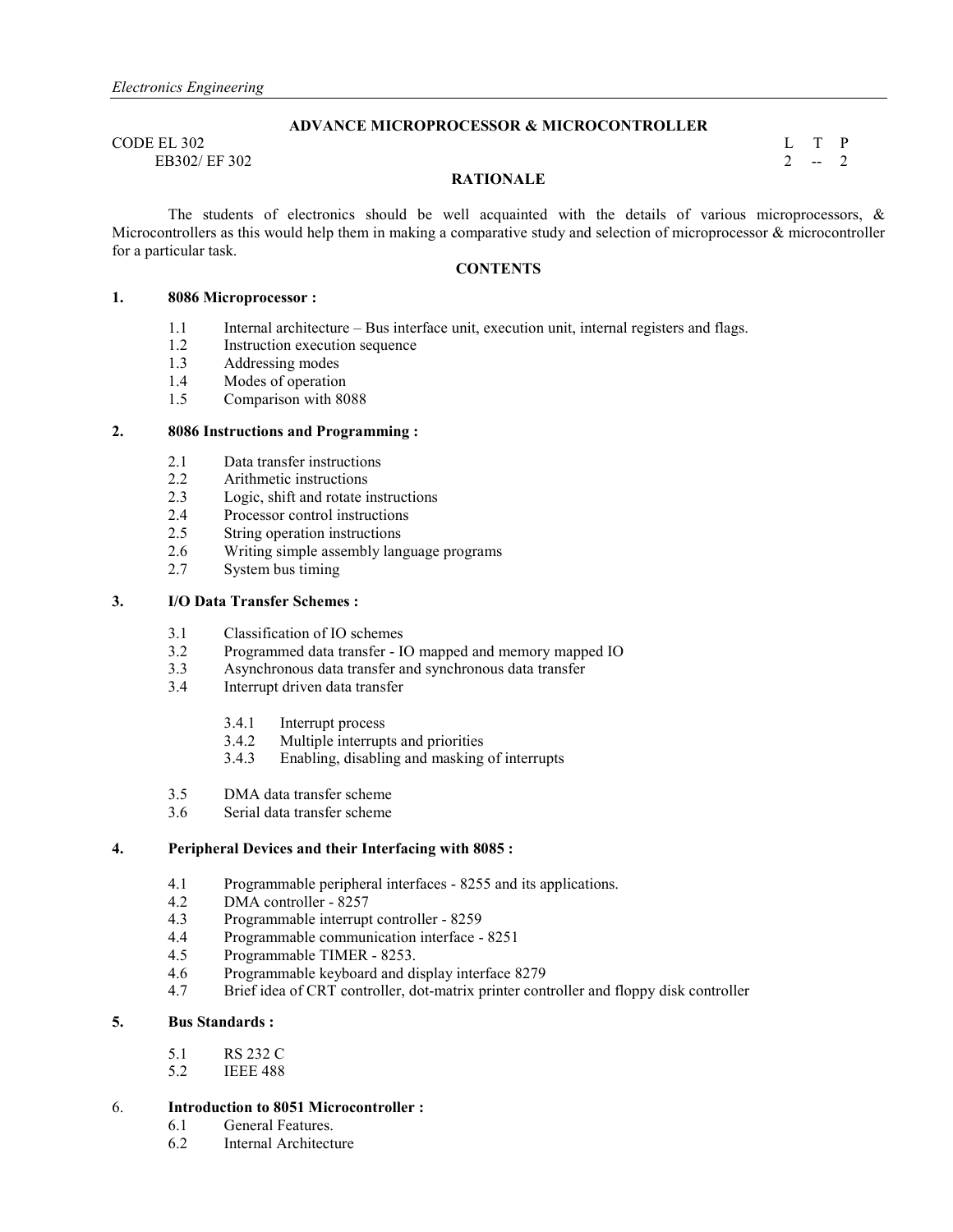- 6.3 Signals and pin description
- 6.4 Comparison of microprocessors and microcontrollers
- 6.5 Brief idea of embedded controller

## **PRACTICALS**

- 1. Study of 8086 trainer kit
- 2. Assembly language programming in 8086
	- 2.1 Storing an immediate operand in a register/memory
	- 2.2 Copying contents of a register to memory location and vice-versa<br>2.3 Exchanging controls of two memory locations
	- 2.3 Exchanging controls of two memory locations<br>2.4 Addition/subtraction of two numbers
	- Addition/subtraction of two numbers
	- 2.5 Sorting of odd/even no.
	- 2.6 Arrange data arrays in ascending and descending.
	- 2.7 Programs using stack subroutine.
	- 2.8 Convert ASCII code into packed BCD<br>2.9 Program for case conversion of letters
	- Program for case conversion of letters
- 
- 3. Interfacing 8255 with 8085<br>4. Interfacing ADC with 8085 Interfacing ADC with 8085
- 5. Interfacing DAC with 8085
- 6. Interfacing stepper motor with 8085.<br>7. Temperature monitoring system using
- 7. Temperature monitoring system using 8085 microprocessor

## **REFERENCE BOOKS :**

| 1. The 8086 Microprocessor Architecture        | Walter A. Triebel       |
|------------------------------------------------|-------------------------|
| 2. Software & Interfacing Techniques           | <b>Avtar Singh</b>      |
| 2. Micro Computer Systems The 8086/8088 Family | Liu & Gibson            |
| 3. An Introduction to Microprocessors          | A.P. Mathur             |
| 4. Microprocessor Architecture & Organization  | Gaonkar                 |
| 5. Introduction to 8086/8088 Microprocessor    | Douglus V. Hall         |
| 6. The 8051 microcontroller                    | Ayala Kenneth           |
| 7. Microcontrollers: Fatures & Application     | D. S. Yadav, A.K. Singh |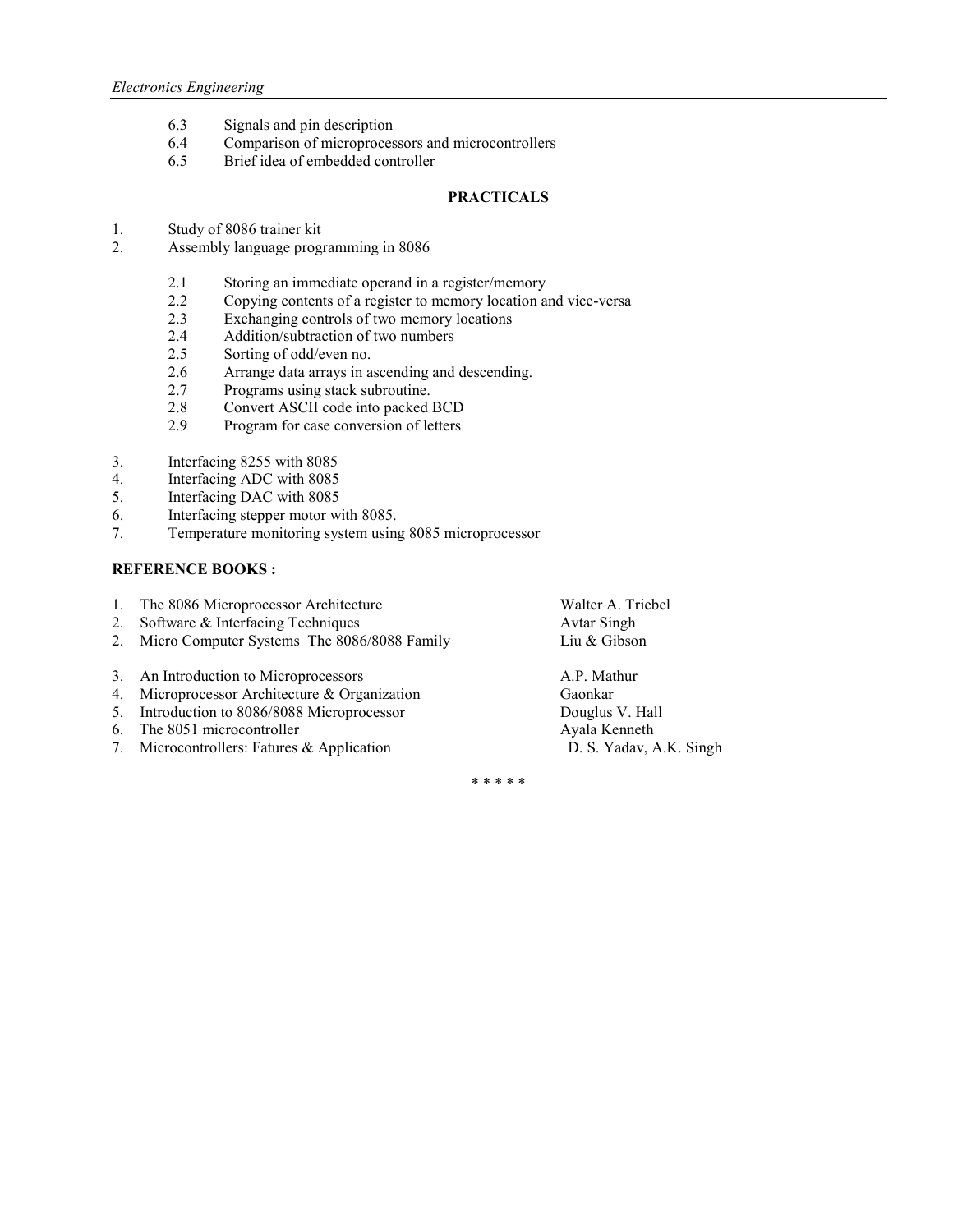## **ADVANCE COMMUNICATION SYSTEM**

 $\begin{array}{cccc}\n\text{CODE EL } 303 \\
\text{EB} 303\n\end{array}$ EB303 2  $-2$ 

#### **RATIONALE**

With the need of more number of channels for faster and accurate communication over long distances being increasing, it is essential to know about Advance communication system like satellite communication and optical fibre communication. The curriculum in this subject aims at providing the foundation in Advance communication system.

#### **CONTENTS**

#### **1. Pulse Modulation :**

- 3.1 General description of PAM, PWM, PPM
- 3.2 Pulse code modulation
	- 3.2.1 Sampling and sampling theorem
	- 3.2.2 Quantization uniform and non uniform (definition, difference between them)
	- 3.2.3 Quantization noise
	- 3.2.4 PCM reconstruction
- 3.3 Basic principle and block diagram of Delta modulation<br>3.4 Basic principle and block diagram of Adaptive Delta m
- Basic principle and block diagram of Adaptive Delta modulation

## **2. Digital Communication :**

- 4.1 Block diagram of Digital Communication system
- 4.2 Multiplexing FDM, TDM
	- 4.2.1 Basic concept of synchronisation
- 4.3 Basic idea of digital modulation techniques
	- 4.3.1 ASK
	- 4.3.2 FSK
	- 4.3.3 PSK, QPSK
- 4.7 Comparison of analog and digital communication

## **3. Information Theory :**

- 1.1 Amount of information
- 1.2 Average information
- 1.3 Entropy
- 1.4 Information rate
- 1.5 Channel capacity
- 1.6 Shannon Hartley theorem (No formula derivation)
- 1.7 Brief idea of coding

## **4. Facsimile System :**

- 5.1 Introduction
- 5.2 Use of facsimile
- 5.3 Facsimile transmitter
- 5.4 Facsimile receiver
	- 5.4.1 Synchronization<br>5.4.2 Phasing
	- Phasing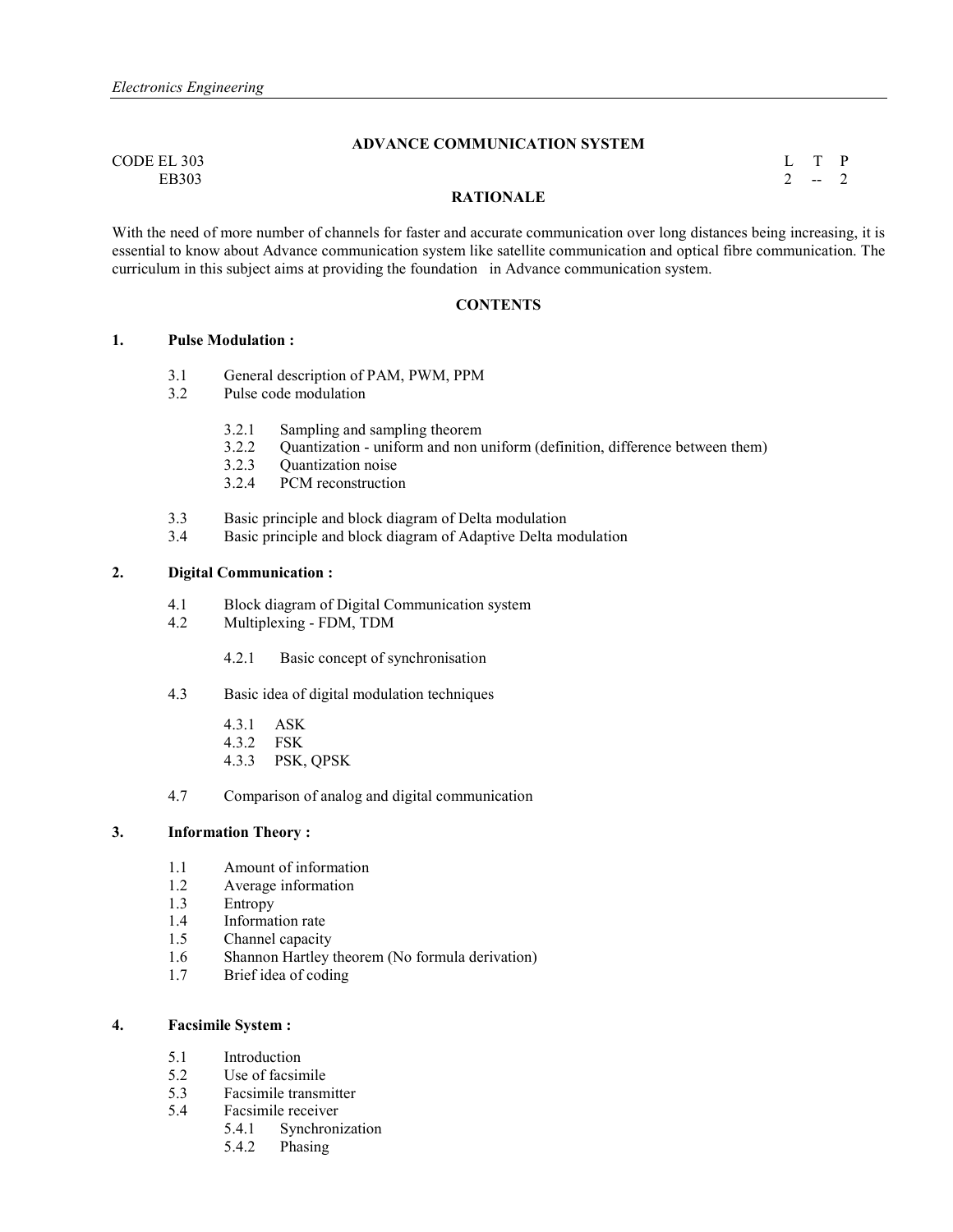- 5.4.3 Photographic recording
- 5.4.4 Directing recording

## **5. Satellite Communication :**

- 2.1 Concept of satellite communication
- 2.2 Idea of satellite orbits<br>2.3 Operating frequency c
- Operating frequency consideration
- 2.4 Basic idea of transponder<br>2.5 Path loss calculation
- Path loss calculation
- 2.6 Multiple access techniques basic idea<br>2.7 Simple block diagram of earth station
- Simple block diagram of earth station
- 2.8 Advantage and limitations of satellite communication
- 2.9 Application of satellite communication<br>2.10 Introduction to DTH system
- Introduction to DTH system

## **6. Mobile Communication :**

- 4.1 Limitation of conventional mobile telephone system
- 4.2 Basic concept of cellular telephone system<br>4.3 Operating frequency consideration of cellul
- 4.3 Operating frequency consideration of cellular telephone system
- 4.4 Basic concept of frequency reuse technique
- 4.5 General formula for mobile radio propagation (Path characteristics - no derivation)
- 4.6 Hand off mechanism
- 4.7 Consideration of the components of cellular system

## **PRACTICALS**

- 1. Study of PCM generation and reconstruction
- 2 Study of FAX machine
- 3 Study of satellite receiver.
- 4 Visit of satellite earth station.
- 5 Study of cellular telephone hand set.
- 6 Visit of Cellular Base station.
- 7 Study of TDM<br>8 Study of FDM
- Study of FDM
- 9 Study of Delta Modulation<br>10 Study of Adaptive Delta M
- **Study of Adaptive Delta Modulation**
- 11 Generation & detection of PWM signal
- 12 Generation & detection of PPM signal
- 13 Generation & detection of ASK signal
- 14 Generation & detection of PSK signal
- 15 Generation & detection of FSK signal
- 16 Study of DTH system

## **Reference Books :**

- 
- 
- 3. Communication Systems
- 4. Electronic Communication(PHI) Roody,Coolen
- 
- 5. Principles of Communication Taub,Schilling<br>
6. Mobile Cellular Telecommunication William,C.Y.Lee 6. Mobile Cellular Telecommunication
- 
- 8. Principles of Wireless Communication Rappaport
- 1. Sattelite Communication D.C.Agrawal Khanna Publishers 2. Sattelite Communication<br>
3. Communication Systems<br>
2. George Kennady<br>
2. George Kennady 7. Information Technology Dennis,Foley,Sen and Morin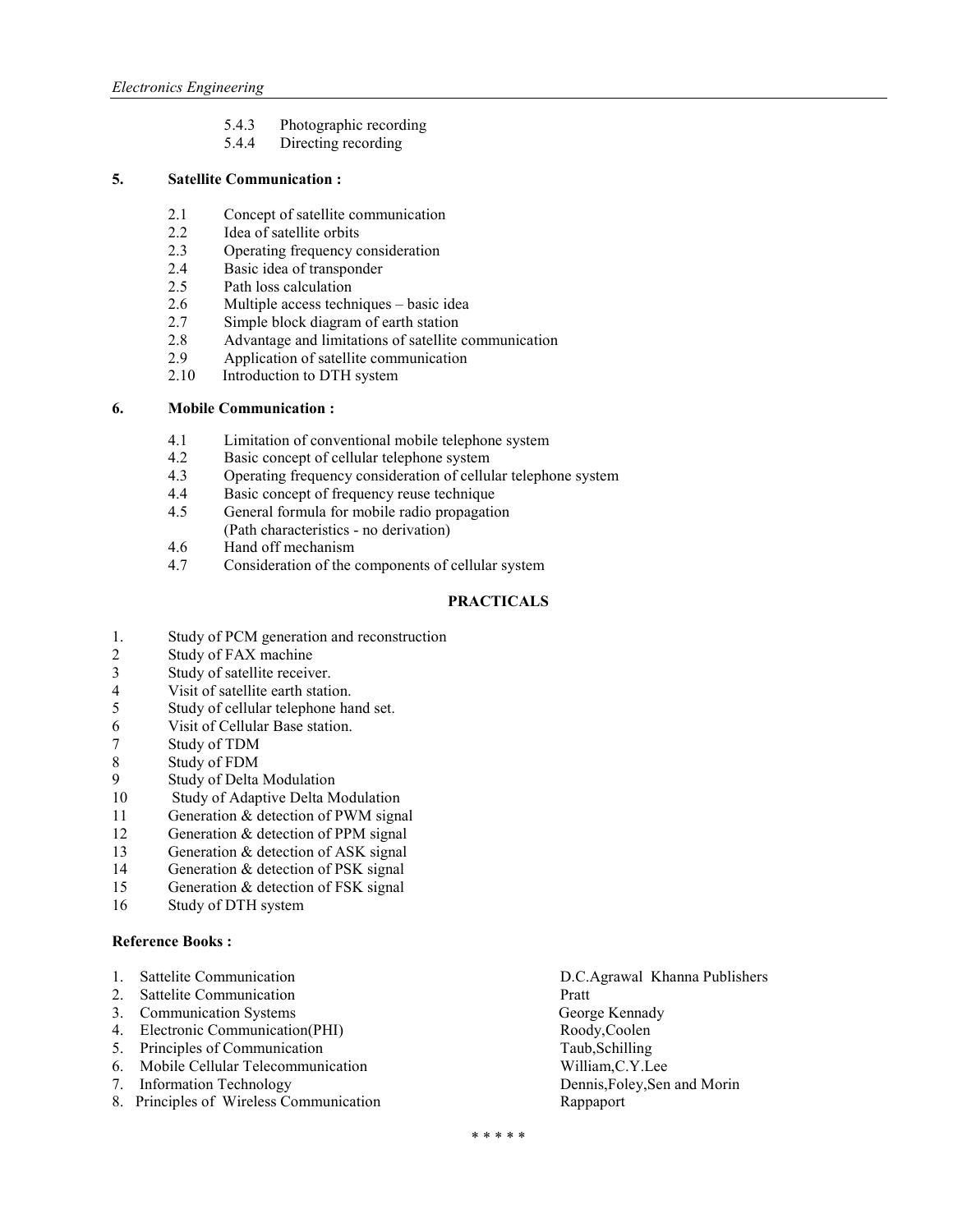## **MICROWAVE AND OPTICAL FIBER ENGINEERING**

CODE EL 304 L T P

 $2\frac{2}{2}$  -2

## **RATIONALE**

 Microwave and optical fiber engineering is widely used for long distance telephone communication, cellular, telephone, television, satellite and others. This subject provides adequate knowledge of microwave device, microwave measurement and microwave communication.

### **CONTENTS**

- **1. Microwave :** 
	- 1.1 Introduction<br>1.2 Microwave r
	- Microwave region and bands
	- 1.3 Advantage and applications

## **2. Microwave Vacuum Tube Devices :**

- 2.1 Construction, working principle and application of :
	- 2.1.1 Klystron
	- 2.1.2 Reflex klystron<br>2.1.3 Magnetron
	- Magnetron
	- 2.1.4 Travelling wave tube

#### **3. Microwave Solid State Devices :**

- 3.1 Construction, working principles and application of :
	- 3.1.1 PIN Diode<br>3.1.2 Tunnel Dio
	- Tunnel Diode
	- 3.1.3 Gunn Diode
	- 3.1.4 IMPATT Diode

#### **4. Microwave Components :**

- 4.1 Rectangular and circular wave guides
- 4.2 T junction
- 4.3 Magic TEE<br>4.4 Couplers
- **Couplers**
- 4.5 Duplexer
- 4.6 Rotating joints<br>4.7 Wave guide term
- Wave guide terminations
- 4.8 Attenuators
- 4.9 Wave guide bends, Corners and Twist
- 4.10 Wave guide irises
- 4.11 Post and tuning screws
- 4.12 Coupling probes and coupling loops

#### **5. Microwave Measurements :**

- 5.1 Introduction
- 5.2 Measurement of frequency and wavelength<br>5.3 Measurement of power
- Measurement of power
	- 5.3.1 Calorimeter
	- 5.3.2 Bolometer
- 5.4 Measurement of VSWR
- 5.5 Q Measurement
- 5.6 Noise Figure measurement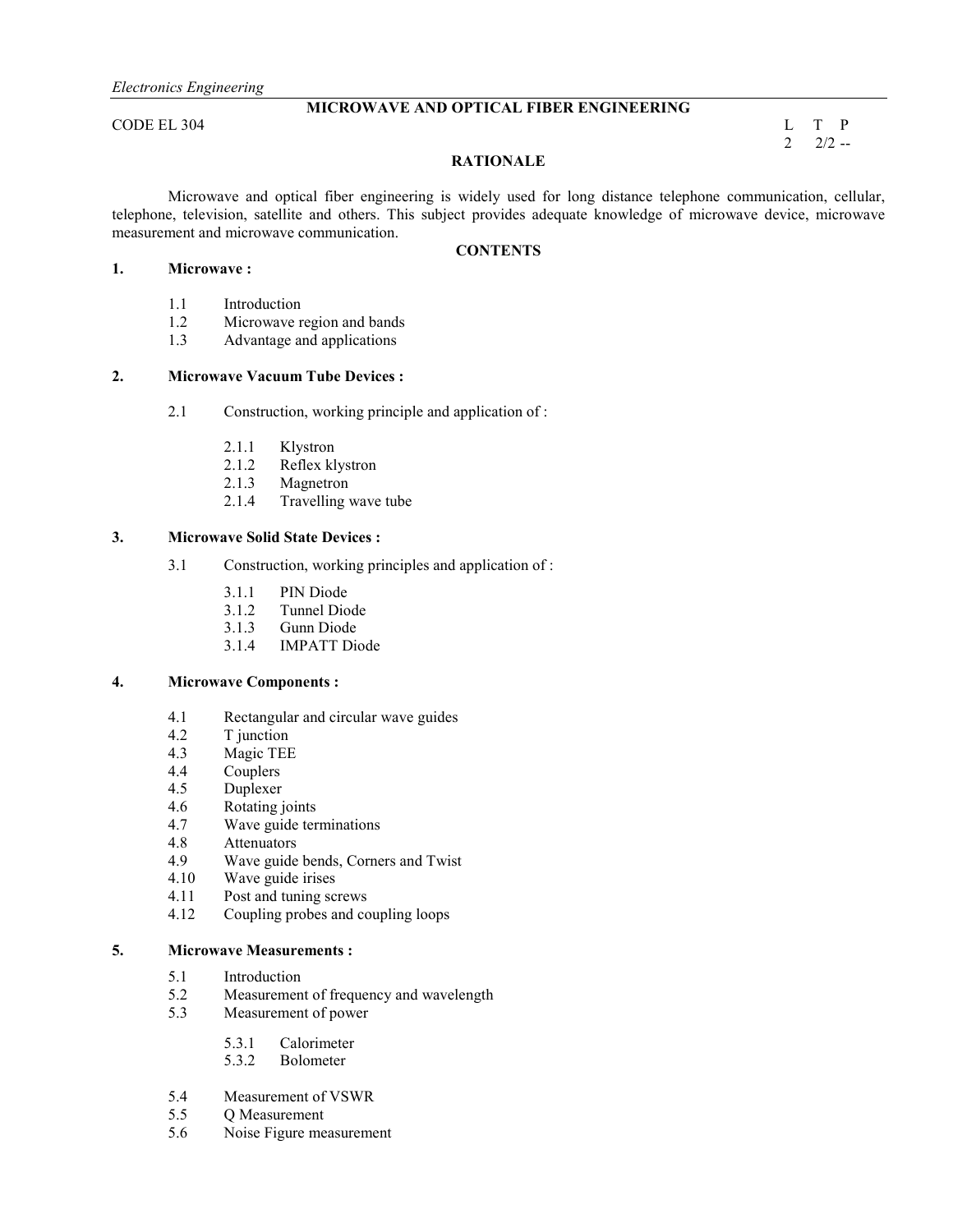## **6. Optical Fibre Communication :**

- 6.1 Block diagram of optical fibre communication<br>6.2 Guided light system
- Guided light system
- 6.3 Acceptance angle<br>6.4 Numerical apertur
- Numerical aperture
- 6.5 Attenuation in optical fibre
- 6.6 Dispersion in optical fibre (BW consideration)<br>6.7 Type of optical fibre
- Type of optical fibre
	- 6.7.1 Single mode<br>6.7.2 Multi mode
	- Multi mode
- 6.8 Light source basic principle and working
	- 6.8.1 LED
	- 6.8.2 Laser diode
- 6.9 Light detector basic principle and working
	- 6.9.1 PIN diode
	- 6.9.2 Avalanche photo diode
- 6.10 Brief idea of coupler and splicer
- 6.11 Advantage and disadvantage of optical fibre communication system

## **REFERENCE BOOKS:**

| 1. | Microwave Engineering                  | Chatterjee         |
|----|----------------------------------------|--------------------|
| 2. | Microwave Engineering                  | A. Das & S.K. Das  |
| 3. | Microwave Devices & Circuits           | Liao               |
| 4. | Microwave Principles                   | Herbert J. Reich   |
| 5. | Microwave Components & Measurement     | A.J. Wheller       |
| 6. | Electronic Communication System        | G. Kennedy         |
| 7. | Microwave Engineering                  | Collins            |
| 8. | Introduction to Radar System           | Skolnik            |
| 9. | <b>Optical Communication System</b>    | C.P. Sandbank      |
|    | 10. Optical Communication System       | Subir Kumar Sarkar |
|    | 11. Optical fibre Communication System | John M. Senior     |
|    |                                        |                    |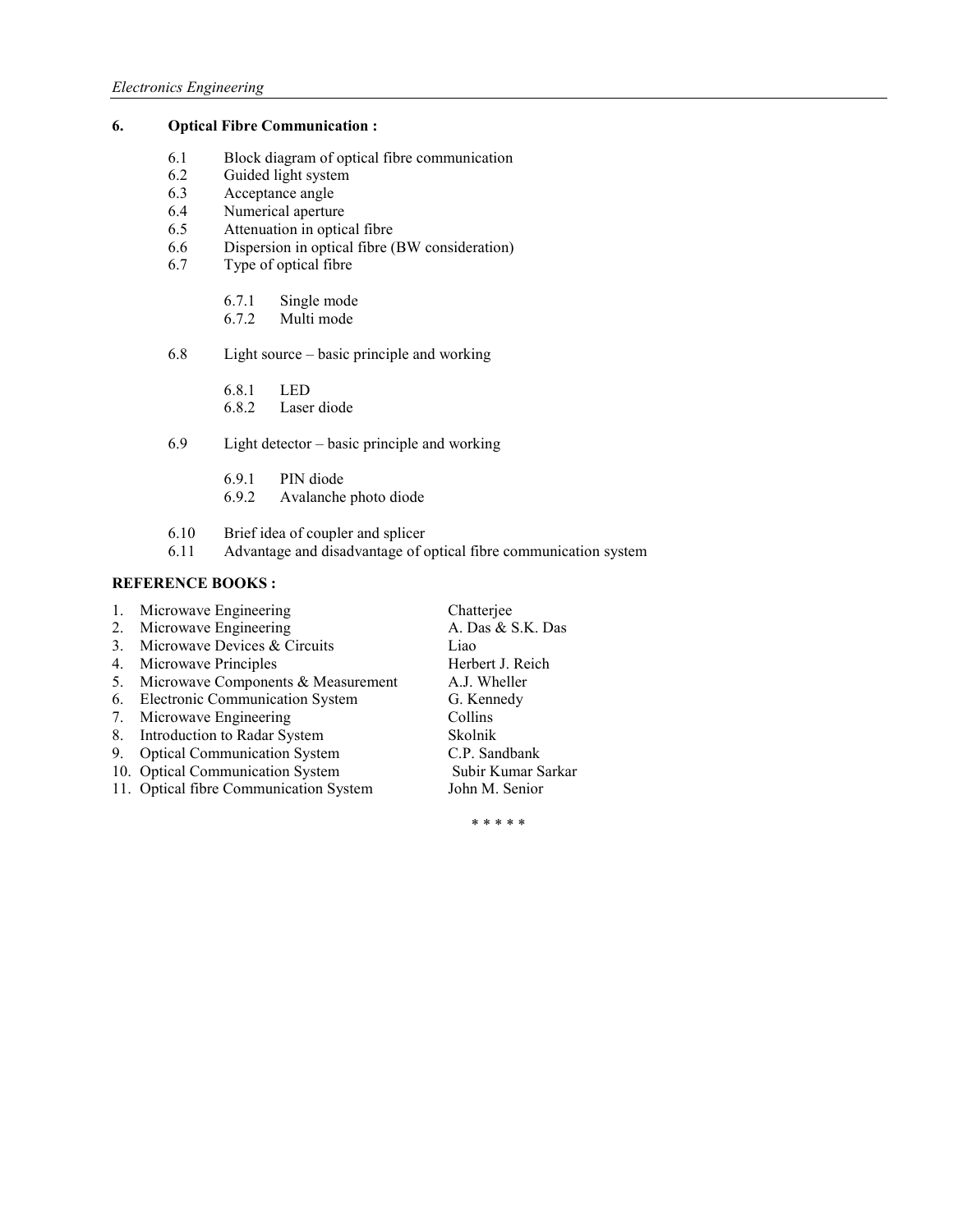CODE EL 305 L T P EB305/ EF 305/IE305 2 -- 2

## **POWER AND INDUSTRIAL ELECTRONICS**

## **IRATIONALE**

 Industrial plants adopted electronics in terms of timing action, switching action, power control, process control, motor speed control etc called power and industrial electronics. The student should study this subject with a view to understand the use of electronics to bring about faster and more accurate response for industrial plants.

## **CONTENTS**

## **1. Introduction :**

- 1.1 Principle, Construction and characteristics of SCR, TRIAC, DIAC, UJT, PUT, Power MOSFET, LASCR, solar cell
- 1.2 Ratings of SCR
- 1.3 "Turn on" and "Turn off" mechanism of SCR
- 1.4 Series and parallel connections of SCR
- 1.5 Snubber circuits
- 1.6 UJT as a relaxation oscillator

## **2. Power Control and Rectifiers :**

- 2.1 Phase control circuit of SCR
	- 2.1.1 Simple R-C circuit
	- 2.1.2 Transformer circuit
	- 2.1.3 UJT circuit
	- 2.1.4 Ramp and Pedestal circuit
- 2.2 Different methods of turning off SCRs<br>2.3 SCR Half Wave rectifier (single phase)
- SCR Half Wave rectifier (single phase)
	- 2.3.1 SCR with resistive load<br>2.3.2 SCR with inductive load
	- SCR with inductive load (with and without free wheeling diode)
- 2.4 TRIAC as a power control circuit<br>2.5 Three phase HW and FW rectifier
- Three phase HW and FW rectifier using PN junction diode
	- 2.5.1 Calculation of RMS value
	- 2.5.2 Average value
	- 2.5.3 Ripple factor
	- 2.5.4 PIV<br>2.5.5 TUF
	- $2.5.5$

### **3. Inverters, Choppers and Cyclo-converters :**

- 3.1 Basic principle of inverters
- 3.2 Series and parallel inverter circuits using SCR (Single phase)
- 3.3 Basic idea of PWM inverter
- 3.4 Choppers
	- 3.4.1 Principle of operation
	- 3.4.2 Chopper control techniques
	- 3.4.3 Voltage step down chopper
- 3.4.4 Voltage step up chopper<br>3.5 Cycloconverters
- **Cycloconverters** 
	- 3.5.1 Principle of operation
	- 3.5.2 Single phase/single phase cycloconverters (mid point & bridge configuration)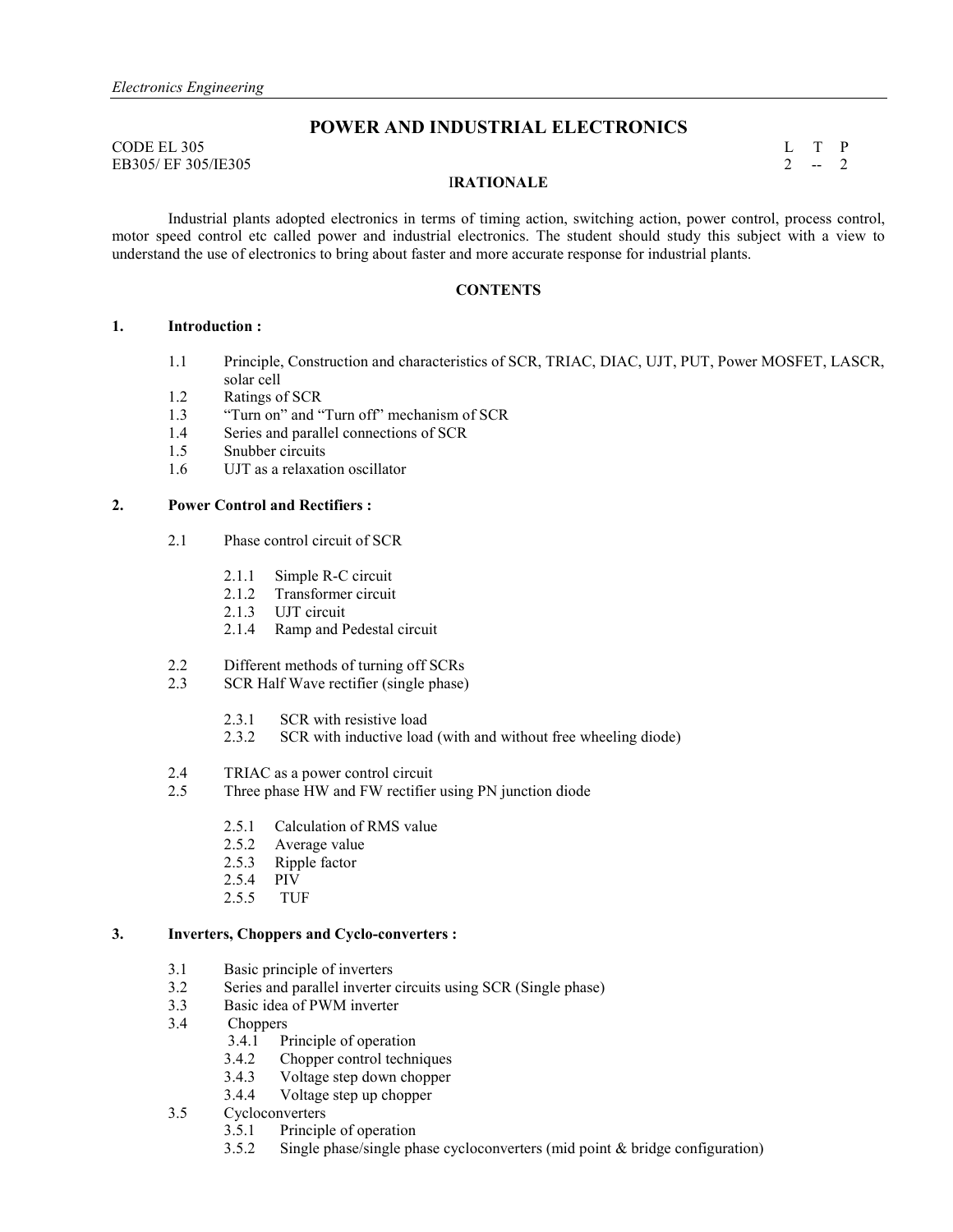## **4. AC Stabilizer and Power Supply :**

- 4.1 Resonant stabilizer<br>4.2 Electro mechanical
- 4.2 Electro mechanical stabilizer (using relay and servo motor)<br>4.3 Electronic stabilizer
- 4.3 Electronic stabilizer<br>4.4 Block diagram of UI
- Block diagram of UPS (OFF line and ON line)
- 4.5 Switched mode power supply (SMPS)
	- 4.5.1 Block diagram and basic principle
	- 4.5.2 Types of SMPS
	- 4.5.3 Merits and demerits of SMPS

## **5. A.C., D.C. Motors & control:**

- 5.1 Principle, construction , operation & applications of A.C. & D.C. motors
- 5.2 Concept of motor speed control (for D.C. motor only)<br>5.3 Speed torque relation for motor (for D.C. motor only)
- 5.3 Speed torque relation for motor (for D.C. motor only)<br>5.4 Armature voltage control method (using SCR) (for D.
- Armature voltage control method (using SCR) (for D.C. motor only)
- 5.5 Speed control method (using techo-generator) (for D.C. motor only)
- 5.6 Brief idea of speed control of stepper motor

## **6. Heating, Welding and their Application :**

- 6.1 Principle and application of induction heating
- 6.2 Principle and application of dielectric heating
- 6.3 Principle of resistance welding
- 6.4 Type of resistance welding
- 6.5 Sequential timing circuit

## **PRACTICALS**

- 1. To plot V-I characteristics of SCR
- 2. To plot V-I characteristics of TRIAC
- 3. To plot V-I characteristics of UJT
- 4. To plot V-I characteristics of DIAC
- 5. Observe the various waveforms of UJT relaxation oscillator
- 6. Study of half wave rectifier using SCR with resistive load and inductive load.<br>
7. Application of TRIAC as light dimmer/fan regulator
- Application of TRIAC as light dimmer/fan regulator
- 8. Study of phase inverter circuit using transistor
- 9. Study of inverter circuit using SCR<br>10. Study of electronic-mechanical/electronic
- Study of electronic-mechanical/electronic A.C. stabilizer
- 11. Study of UPS
- 12. Study of SMPS
- 13. Study of speed control of D.C. motor
- 14. Study of resistance welding
- 15. Assembling and testing of manual stabilizer with auto cut facility.

## **REFERENCE BOOKS:**

|    | An Introduction to Thyristor $&$ their Application |       | M. Ramamoorthy       |
|----|----------------------------------------------------|-------|----------------------|
| 2  | Industrial Electronics                             |       | G.K. Mithal          |
| 3  | Industrial Electronics                             |       | O. Cage              |
| 4. | Thyristor Engineering                              |       | M.S. Berde           |
| 5. | Thyristor & its Application                        |       | H.C. Rai             |
| 6. | Electronics in Industry                            |       | Chute & Chute        |
| 7. | पॉवर एण्ड इन्डिस्ट्रीयल इलेक्ट्रोनिक्स (हिन्दी)    |       | जलान्धरा, माथुर      |
| 8  | Industrial Electronics & Control                   |       | <b>Biswanth Paul</b> |
| 9. | <b>Power Electronics</b>                           |       | P.C. Sen             |
|    | 10. Power Electronics                              |       | P.S. Bhimbhara       |
|    | 11. Industrial electronics & control               |       | Biswanath Paul       |
|    |                                                    | * * * |                      |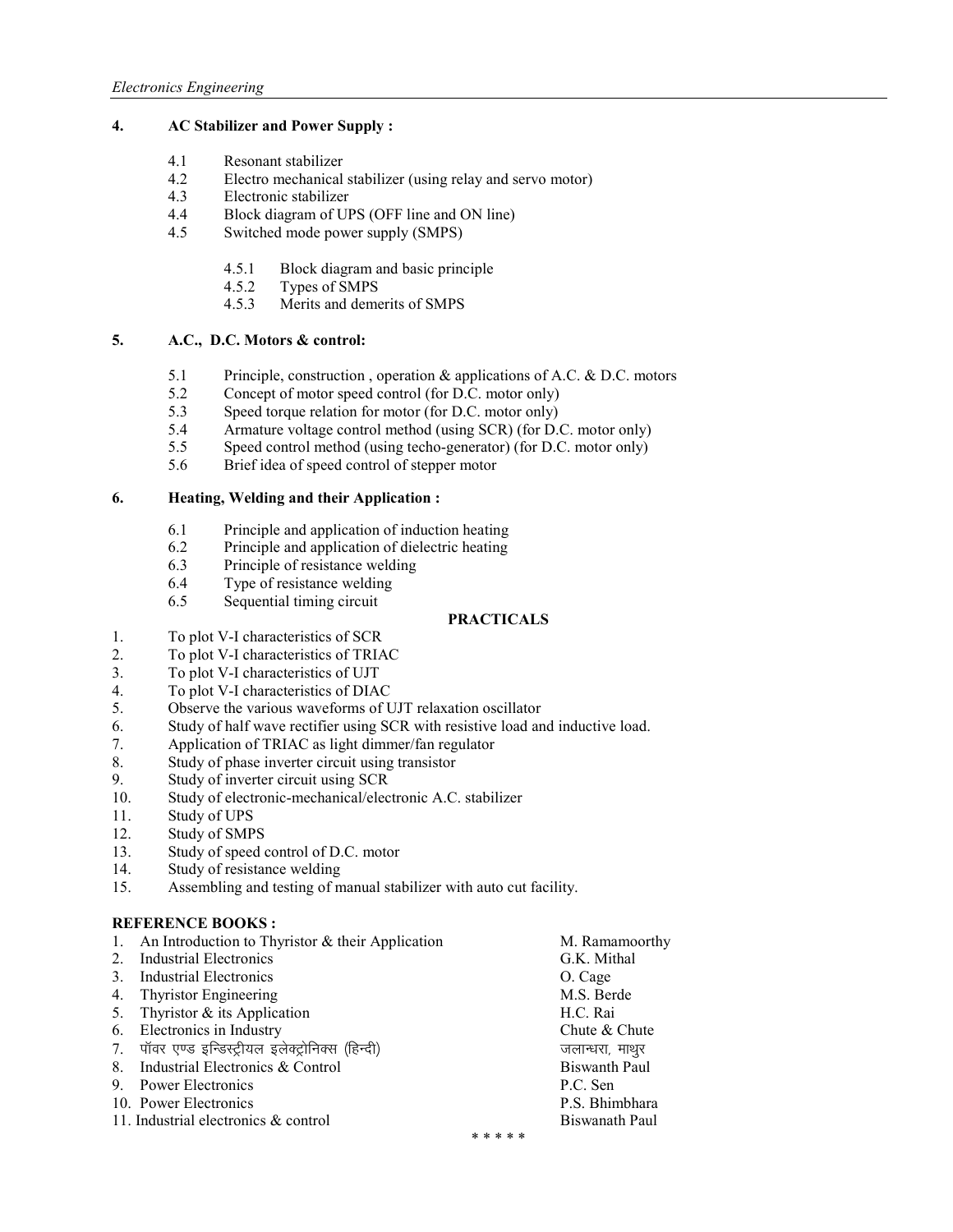$\begin{array}{cccc}\n\text{CODE EL } 306 \\
\text{IE } 306\n\end{array}$ IE 306 2  $-2$ 

## **BIO- MEDICAL INSTRUMENTATION**

#### **RATIONALE**

In view of the growing need for medical electronic technician to operate, maintain and service the electronic equipment used in diagnosis & treatment of diseases. Medical science is fully dependent on Electronics Engineering. Almost all-medical equipment's are nowaday electronics based. Therefore the knowledge of this subject will be useful.

#### **CONTENTS**

#### **1. Introduction to Physiology :**

- 1.1 Physiological systems of the human body
- 1.2 Nerve physiology
- 1.3 Mechanism of respiration
- 1.4 Generation, propagation and distribution of action potentials

## **2. Medical Electrodes :**

- 2.1 Introduction<br>2.2 Bio-electrode
- 2.2 Bio-electrode theory<br>2.3 Types of electrodes a
- Types of electrodes and implantation
	- 2.3.1 Microelectrode
	- 2.3.2 Body surface electrode
	- 2.3.3 Needle electrode

## **3. Bio Medical Recording System :**

- 3.1 Introduction<br>3.2 Construction
- Construction of centre type PMMC Galvanometer
- 3.3 Recording mechanism<br>3.4 Writing techniques and
- 3.4 Writing techniques and recorder problems
- 3.5 Constructional features of strip chart recorder
- 3.6 Recorder electronics<br>3.7 Stylus protection tech
- Stylus protection technique
- 3.8 X-Y recorder

## **4. Electro Cardiograph (E.C.G.) :**

- 4.1 Electrical activity of heart and its construction<br>4.2 Block diagram of E.C.G. machine
- 4.2 Block diagram of E.C.G. machine
- 4.3 ECG electrodes<br>4.4 Lead configurati
- 4.4 Lead configuration<br>4.5 ECG electronics
- ECG electronics
- 4.6 ECG controls
- 4.7 Heart rate measurement
- 4.8 Artefacts and troubleshooting
- 4.9 Principle of recording other bioelectric events like EEG and EMG

#### **5. Pace Makers :**

- 5.1 Need<br>5.2 Classi
- Classification
- 5.3 Block diagram of Demand pacemaker
- 5.4 Basic circuit of fixed rate and synchronous pacemaker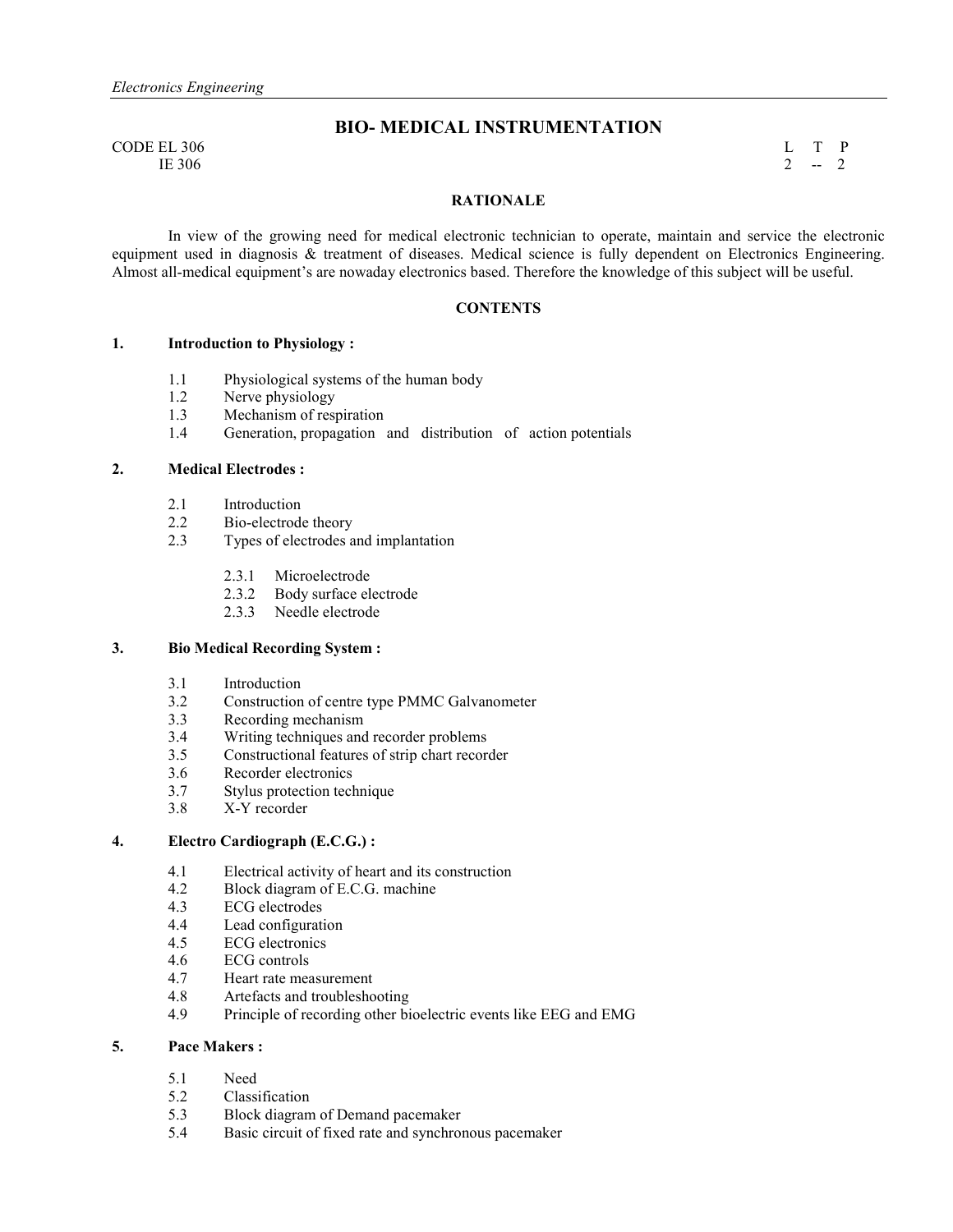## **6. Blood Pressure Monitoring :**

- 6.1 Blood circulation system<br>6.2 Blood pressure waveform
- 6.2 Blood pressure waveform<br>6.3 Blood pressure measurement
- Blood pressure measurement techniques
	- 6.3.1 Direct
	- 6.3.2 Indirect
- 6.4 Circuit diagram of B.P. processor to indicate diastolic systolic blood pressure

## **7. Defibrillator :**

- 7.1 Need
- 7.2 Types of defibrillator
	- 7.2.1 A.C. defibrillator
	- 7.2.2 D.C. defibrillator
- 7.3 Basic defibrillator circuits and control circuits
- 7.4 Lawn waveform and its synchronization<br>7.5 Operating controls and precautions
- Operating controls and precautions

## **8. Biomedical Instruments :**

- 8.1 Blood Gas analyser
- 8.2 Densitometer<br>8.3 Flame photom
- Flame photometer
- 8.4 Blood flow meter
- 8.5 Skin and systemic body temperature measurement
- 8.6 X- Ray machine
	- 8.6.1 Tube construction and housing
	- 8.6.2 High voltage power source<br>8.6.3 Block diagram of X-Ray ma
	- Block diagram of X-Ray machine
	- 8.6.4 Image intensifier
- 8.7 Concept of Sonography
- 8.8 Concept of CT Scan<br>8.9 Concept of Magnetic
- Concept of Magnetic Resonance Indication (MRI)
- 8.10 Concept of Laproscopic surgery

## **9. Bed Patient Monitoring System :**

- 9.1 Introduction<br>9.2 ICU/CCU sy
- ICU/ CCU systems

## **10. Introduction to Bioinformatics :**

## 11. Use of Nanotechnology in biomedical (Brief idea)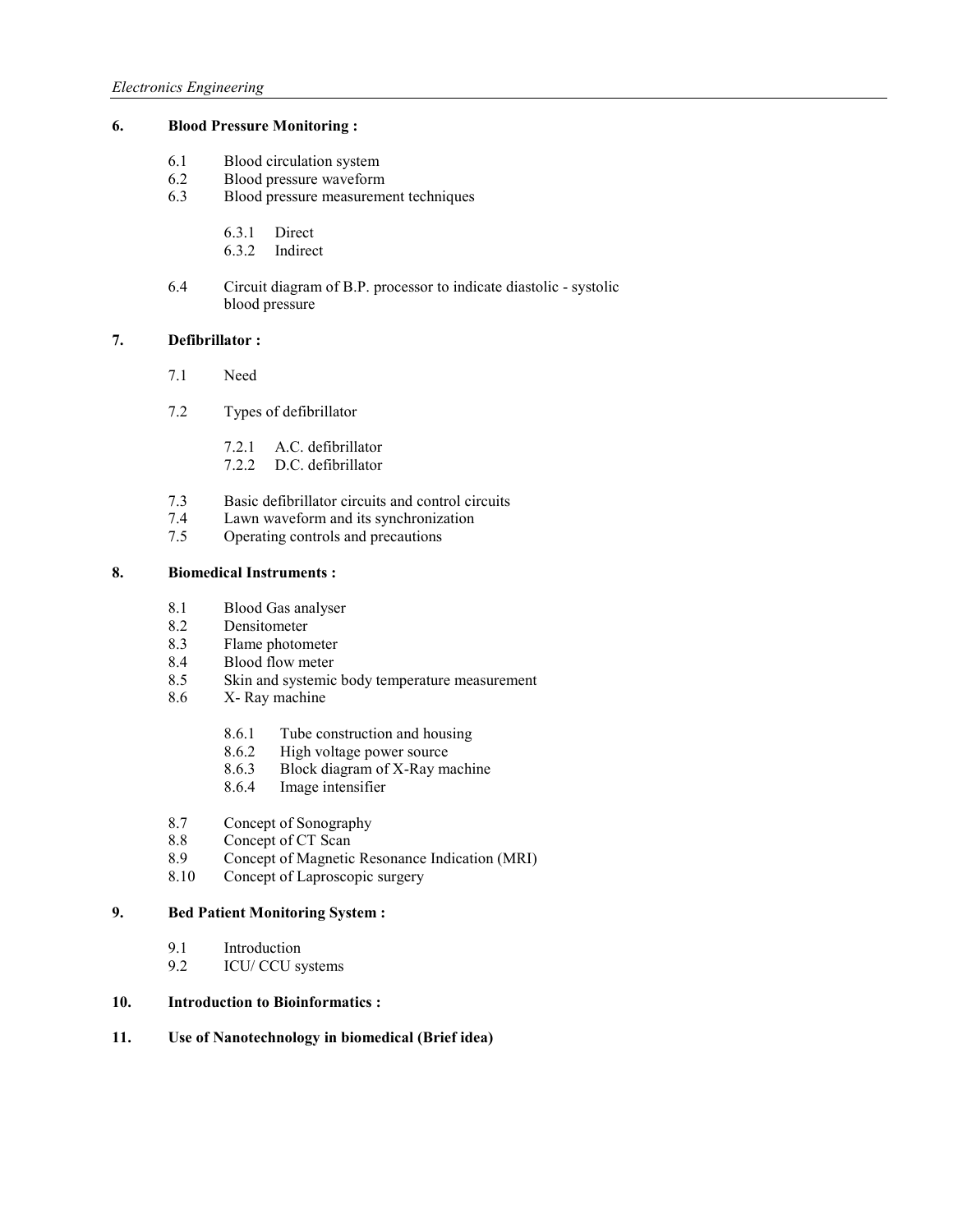## **PRACTICALS**

- 1. Study of different types of electrodes<br>2. Study of different types of recorders
- 2. Study of different types of recorders<br>3. Study of ECG machine
- Study of ECG machine
- 4. Measurement of blood pressure using indirect method.<br>5. Study of blood pressure amplifier
- 5. Study of blood pressure amplifier<br>6. Measurement of skin systemic ten
- Measurement of skin systemic temperature
- 7. Study of pacemakers<br>8. Visit to clinical labors
- 8. Visit to clinical laboratory or hospital<br>9. Visit to a hospital for X-ray machine /
- Visit to a hospital for X-ray machine / Sonography / CT scan.
- 10. Visit to ICU/ CCU of hospital

## **REFERENCE BOOKS:**

| Bio Medical Instrumentation |
|-----------------------------|
|                             |

- 2. Bio Medical Instrumentation
- 
- 3. Electronics for Medical Personnel Buckstein<br>
4. Servicing Medical &Bioelectronics Equipments Carl J.J. 4. Servicing Medical &Bioelectronics Equipments Carl J.J.<br>5. Medical Electronics Khandpur
- 5. Medical Electronics
- 6. Nanotechnology: fundamentals & Applications Manasi Karkare

K.R. Nahar<br>Chrompbell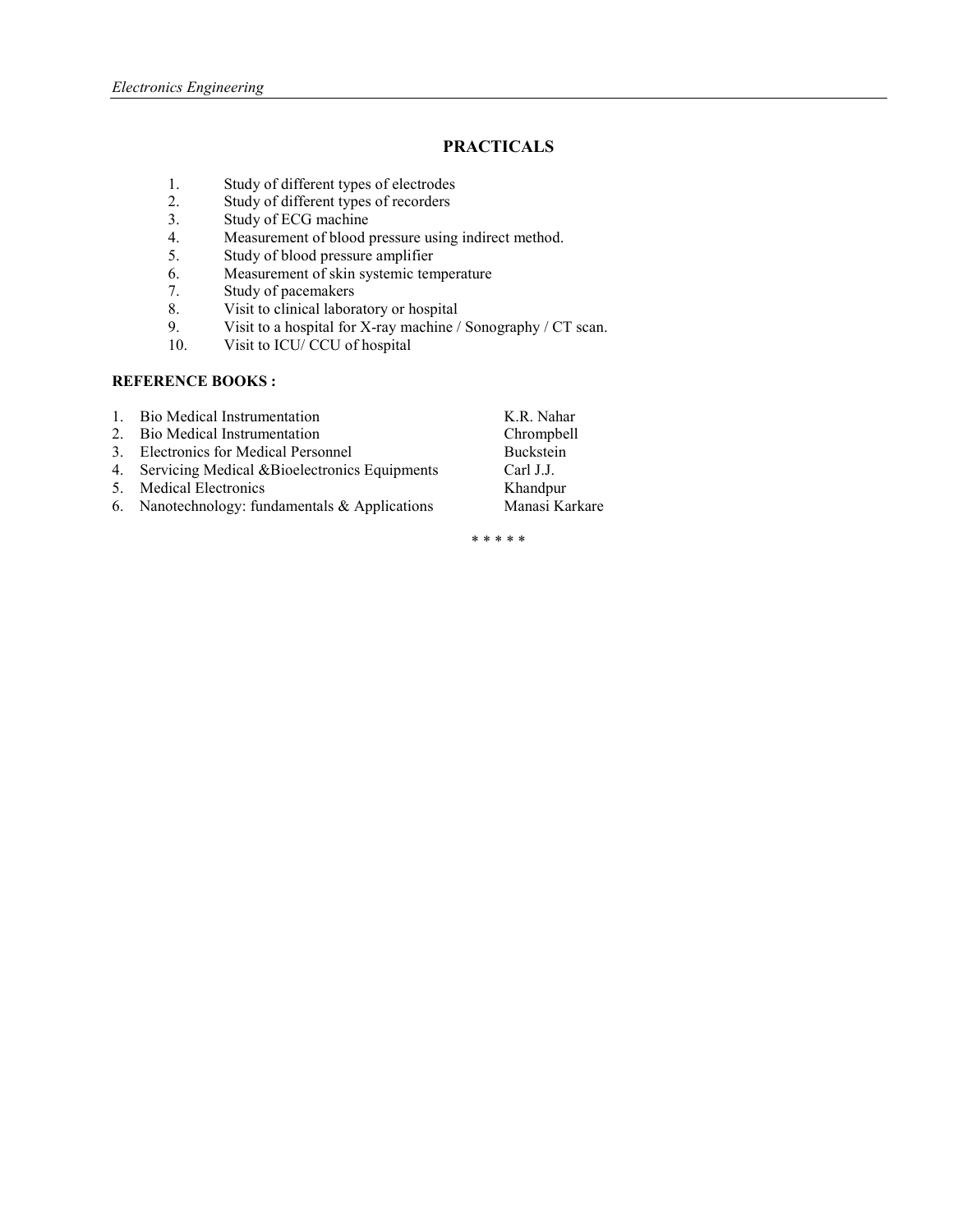## **LINEAR INTEGRATED CIRCUITS & DESIGN**

# $\Box$  CODE EL 307 L T P

EB307/EF 307 2  $-2$ 

#### **RATIONALE**

Integrated circuits are essential part of modern electronics / IC fabrication method, operational amplifier, Timer chip, PLL, are advanced technological devices, which reduces the cost and size of circuits. This curriculum helps the student to learn the same.

## **CONTENTS**

#### **1. IC Fabrication :**

- 1.1 Basic monolithic integrated circuit<br>1.2 General IC processing steps
- General IC processing steps
	- 1.2.1 Epitaxial growth
	- 1.2.2 Masking and etching
	- 1.2.3 diffusion of impurity
	- 1.2.4 Metallization
- 1.3 Transistor for monolithic circuit<br>1.4 Monolithic diode
- Monolithic diode
- 1.5 Integrated resistor
- 1.6 Integrated capacitor
- 1.7 Concept of SSI, MSI, LSI and VLSI

## **2. Operational Amplifier :**

- 2.1 OP AMP, symbol, equivalent circuit and characteristics.
- 2.2 Differential amplifier and its configurations
- 2.3 Working of emitter coupled differential amplifier
- 2.4 Characteristics of ideal and practical OP-AMP
- 2.5 Block diagram of OP AMP
- 2.6 Inverting and non-inverting OP AMP
- 2.7 OP AMP parameters and their measurements
- 2.8 Off set null techniques
- 2.9 OP AMP applications as :
	- 2.9.1 Adder, subtractor, differential amplifier and instrumentation amplifier 2.9.2 Differentiator and integrator
	- Differentiator and integrator
	- 2.9.3 Peak detector, precision rectifier
	- 2.9.4 Log and anti log amplifier
	- 2.9.5 Wein bridge and RC phase-shift oscillator
	- 2.9.6 Pulse, square, triangular and sawtooth wave generator
	- 2.9.7 Comparator and Schmitt trigger<br>2.9.8 Active filters (single order)  $LP$
	- 2.9.8 Active filters (single order) LPF and HPF<br>2.9.9 Sample and hold circuit
	- Sample and hold circuit
	- 2.9.10 Frequency selective amplifiers

## **3. Timer Chip 555 :**

- 3.1 Functional block diagram and working
- 3.2 555 Applications as :
	- 3.2.1 Saw tooth generator
	- 3.2.2 BMV, AMV and MMV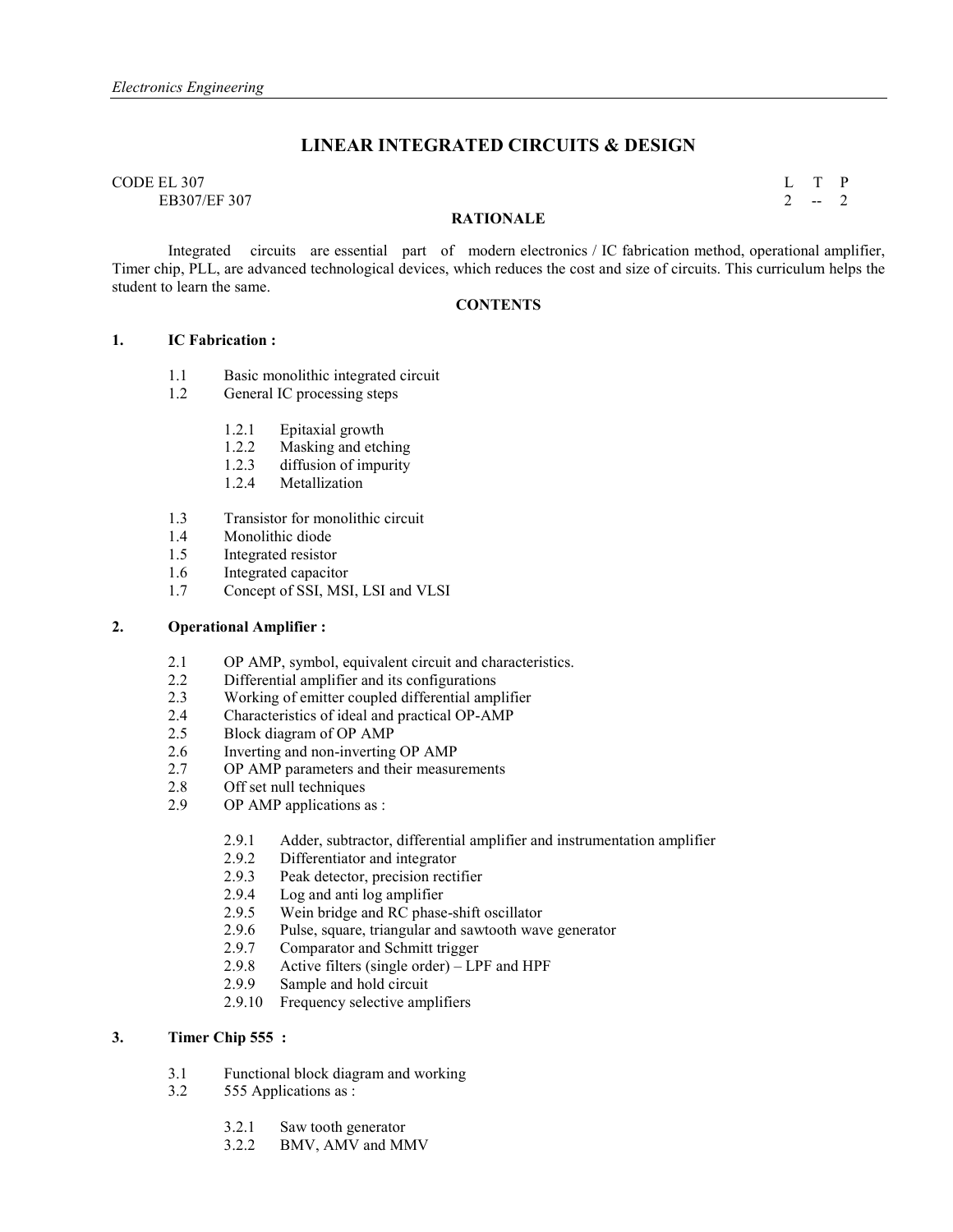#### 3.2.3 PWM and PPM

#### 4. **Voltage Regulation :**

- 4.1 Need of voltage stabilisation
- 4.2 Transistor series voltage regulator open loop and close loop
- 4.3 Short circuit and overload protection circuit
- 4.4 Functional diagram of IC voltage regulator chip (fixed and variable) 723 and 78XX, 79XX
- 4.5 Voltage regulator using OP-AMP

#### 5. **Phase Locked Loop :**

- 5.1 Block diagram, working and uses of PLL<br>5.2 Application for frequency multiplication t
- 5.2 Application for frequency multiplication translation and division FM demodulation
- FM demodulation

#### **6. Design of Digital Circuits :**

- 6.1 2 bit simultaneous analog to digital converter
- 6.2 Multi range DVM using suitable IC
- 6.3 Design of Digital Clock
- 6.4 Design of 2-digit low frequency counter<br>6.5 Design of traffic light controller using IC
- Design of traffic light controller using ICs

#### **PRACTICALS**

- 1. Study of IC 741 OP AMP
- 2. Design and test the null circuit for OP AMP
- 3. Design and test an adder and subtractor circuits using OP AMP<br>4. Design and test an integrator and differentiator circuit using OP
- 4. Design and test an integrator and differentiator circuit using OP AMP
- 5. Wein bridge and RC phase shift oscillator using OP AMP
- 6. Design and test a Schmitt trigger circuit using OP AMP<br>7. Assemble and test a square wave generator and pulse ge
- Assemble and test a square wave generator and pulse generator circuit using OP AMP
- 8. Assemble and test a triangular wave generator circuit using OP AMP
- 9. Design and test a BMV and Schmitt trigger circuits using 555<br>10. Design and test a MMV and precision timing circuit using 555
- Design and test a MMV and precision timing circuit using 555.
- 11. Design and test a AMV and a square wave generator circuit using 555
- 
- 12. Assemble and test high and low voltage regulator using 723 IC<br>13. Assemble and test a fixed positive and negative voltage regulate Assemble and test a fixed positive and negative voltage regulator using 78XX, 79XX ICs.
- 14. study of PLL 565 as a FM demodulator

#### **REFERENCE BOOKS:**

| 1. OP AMP $& Linear ICs$                   | Gyakwar                     |
|--------------------------------------------|-----------------------------|
| 2. Integrated Circuits                     | <b>Botkar</b>               |
| 3. Interested Circuits                     | Millman Halkias             |
| 4. OP AMP & Linear ICs                     | Caughlin & Driscoll         |
| 5. Pulse Circuit                           | Rajul Singhal               |
| 6. Linear Integrated Circuit & Application | Dr. Y. Venkataramani (ISTE) |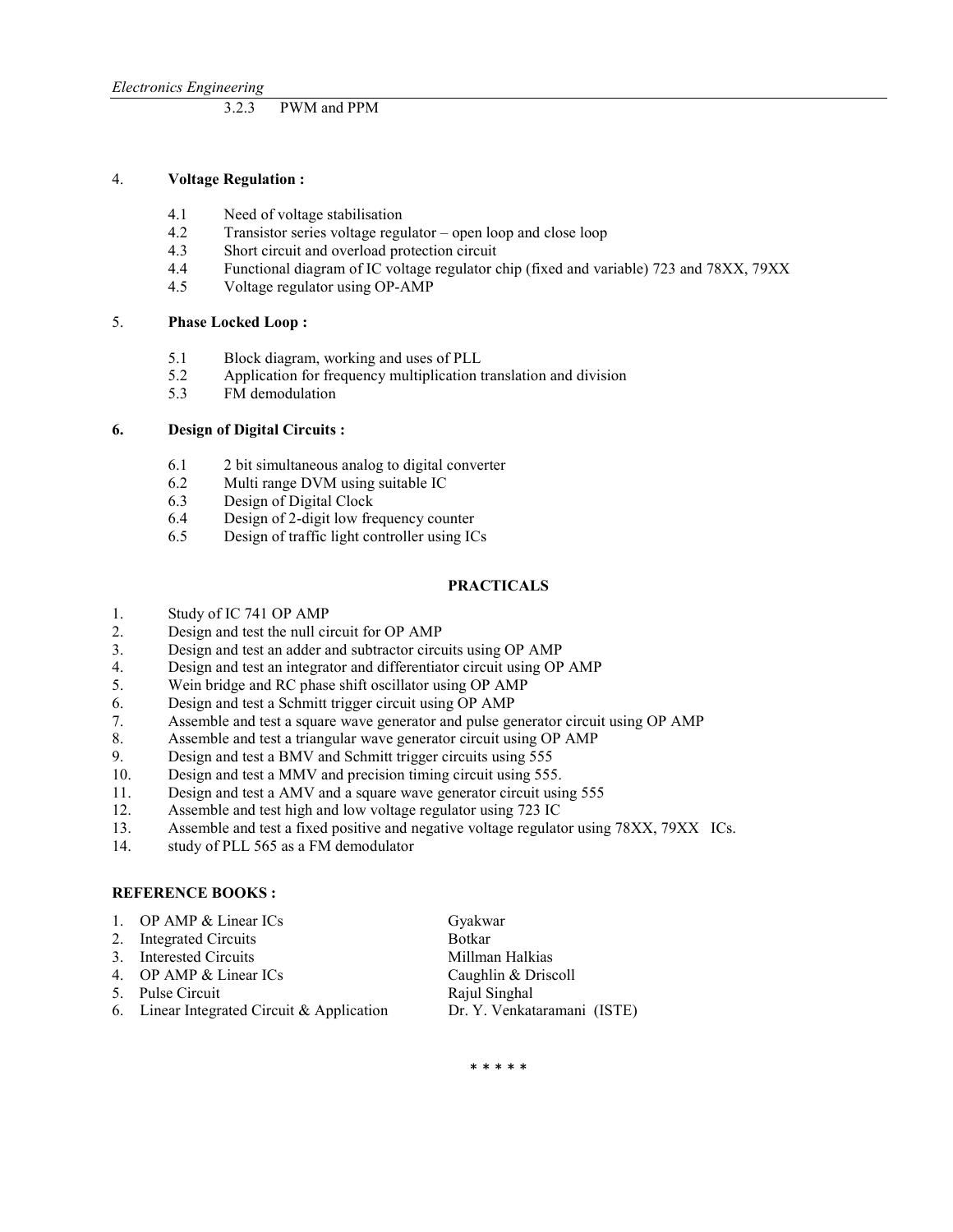## **TELECOMMUNICATION & SWITCHING NETWORKS**

 $\Box$  CODE EL 308 L T P

 $2\frac{2}{2}$  --

#### **RATIONALE**

The objective of this subject is to provide the knowledge of modern telephone system and detailed study about the electronic switching. This subject will impart the adequate knowledge to students before they enter in the vast growing field of communication system.

## **CONTENTS**

## **1. Introduction :**

- 1.1 Evaluation of telecommunication Definition of source, destination, subscriber calling and called. Link,
- 1.2 switching system, fully connected network and switching office.
	- 1.3 Types of automatic telephone exchange<br>1.4 Various tone used in automatic telephone
	- Various tone used in automatic telephone exchange
	- 1.5 Basics of a switching system.
	- 1.6 Electronic telephone hand set
	- 1.7 Block diagram of cordless phone system
	- 1.8 Brief idea of EPABX

## **2. Electronic Space Switching :**

- 2.1 Introduction
- 2.2 Basic block diagram<br>2.3 Stored programmed c
- Stored programmed control (SPC)
	- 2.3.1 Centralised SPC Various modes, single processor and dual processor. Availability and unavailability of system
	- 2.3.2 Distributed SPC Level of processing
	- 2.3.3 Idea of software architecture
	- 2.3.4 Idea of application software
	- 2.3.5 Enhanced services
	- 2.3.6 Two stage network
	- 2.3.7 Two stage representation of N x N Network<br>2.3.8 Calculation of switching element and switch
	- 2.3.8 Calculation of switching element and switching capacity for two stage network
	- 2.3.9 Three stage network block diagram

## **3. Time Division Switching :**

- 3.1 Introduction<br>3.2 Basic time div
- Basic time division space switching
- 3.3 Switching capacity
- 3.4 Input controlled time division space switch<br>3.5 Output controlled time division switch
- Output controlled time division switch
- 3.6 Basic time division time switching
- 3.7 Time multiplexed space switching<br>3.8 Source multiplexing and destination
- 3.8 Source multiplexing and destination multiplexing
- 3.9 Time multiplexed time switching
- 3.10 Combination switching basic concept
	- 3.10.1 Two stage TS switch
	- 3.10.2 Three stage combinations switching STS and TST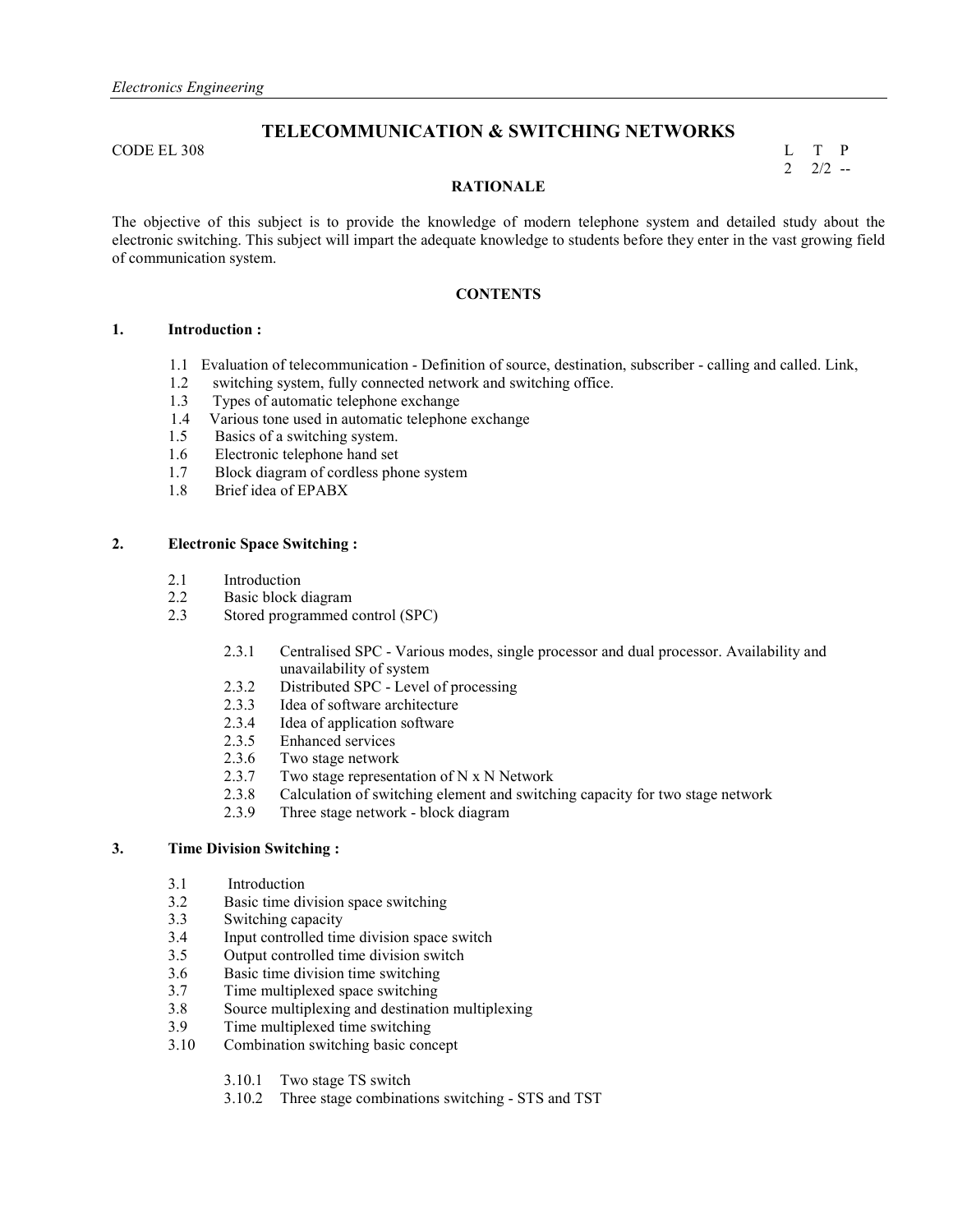## **4. Traffic Analysis :**

- 4.1 Network traffic load and parameters<br>4.2 Grade of service and blocking probal
- 4.2 Grade of service and blocking probability<br>4.3 Idea of Markov process
- 4.3 Idea of Markov process<br>4.4 Incoming traffic and ser
- 4.4 Incoming traffic and service time characteristics<br>4.5 Idea of delay system
- Idea of delay system

## **5. Brief Idea of :**

- 
- 5.1 PSTN<br>5.2 LAN LAN
- 5.3 MAN
- 5.4 WAN

## **REFERENCE BOOKS:**

- 1. Telecommunication Switching & Network Tyagrajan<br>2. Digital Telephony Bellamy
- 
- 2. Digital Telephony<br>
2. Digital Telephony<br>
2. Digital Telephony<br>
3. Telecommunication & Switching Network<br>
Bishwanathan 3. Telecommunication & Switching Network Bishwanathan<br>4. Computer Communication Tannenbaum
- 
- 5. Data & Computer Network William Stall<br>
6. Telephony N.N. Biswas
- 6. Telephony
- 7. Telephony P.N. Das
- 4. Computer Communication<br>
5. Data & Computer Network<br>
William Stalling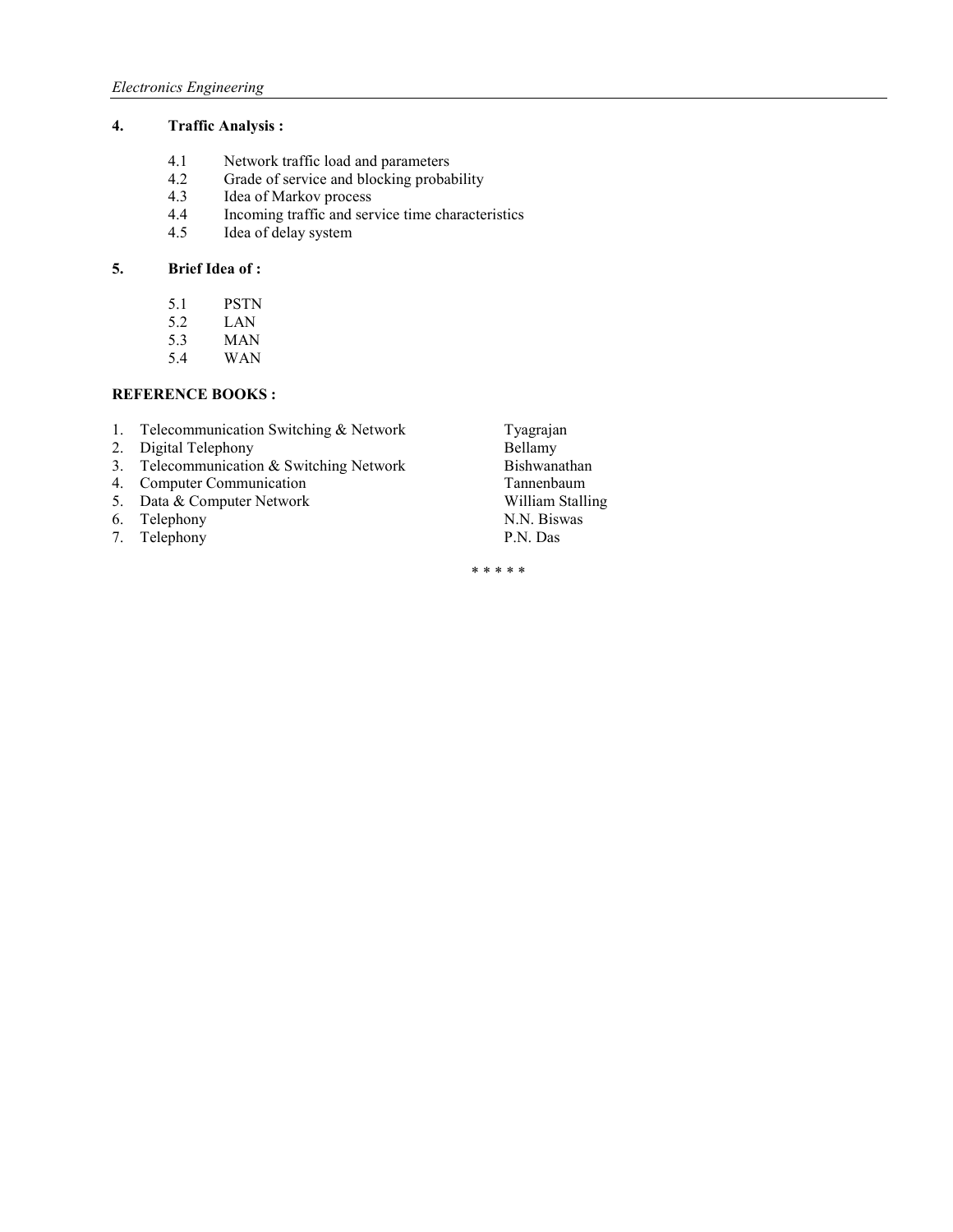## **COMPUTER COMMUNICATION**

 $\Box$  CODE EL 309 L T P EF 309 2 2/2  $-$ 

#### **RATIONALE**

Today most urge of computer communication in Internet is for transferring files, video, sound, image and text at remote place. This subject has global utility in most of the field. The knowledge of subject will enable the student to work in organization having such type of facilities.

#### **CONTENTS**

## **1. Introduction :**

- 1.1 Need of computer communication<br>1.2 Analog and Digital data transmissi
- 1.2 Analog and Digital data transmission
- 1.3 Brief idea of transmission media guided and wireless

## **2.** Network Fundamental :

- 2.1 Network topology<br>2.2 General idea of LA
- 2.2 General idea of LAN, MAN and WAN<br>2.3 Internet working
- Internet working
- 2.4 Switching techniques and their comparison
	- 2.4.1 Circuit switching<br>2.4.2 Message switchin
	- Message switching
	- 2.4.3 Packet switching
- 2.5 Simple idea of MODEM
- 2.6 Brief idea of ISDN

## **3. Data Link and Medium Access :**

- 3.1 Framing<br>3.2 Error det
- Error detection and correction cyclic redundancy check
- 3.3 Retransmission techniques
	- 3.3.1 Retransmission strategies
	- 3.3.2 Sliding window protocol
- 3.4 Medium Access Techniques
	- 3.4.1 CSMA and CSMA CD
	- 3.4.2 ALOHA and Slotted ALOHA

### **4.** Backbone Networks :

- 4.1 Routing Concepts
	- 4.1.1 Shortest path
	- 4.1.2 Flooding
- 4.2 Concentrators (HUB)<br>4.3 Bridges and Routers
- 4.3 Bridges and Routers<br>4.4 Congestion control –
- Congestion control basic concept leaky bucket technique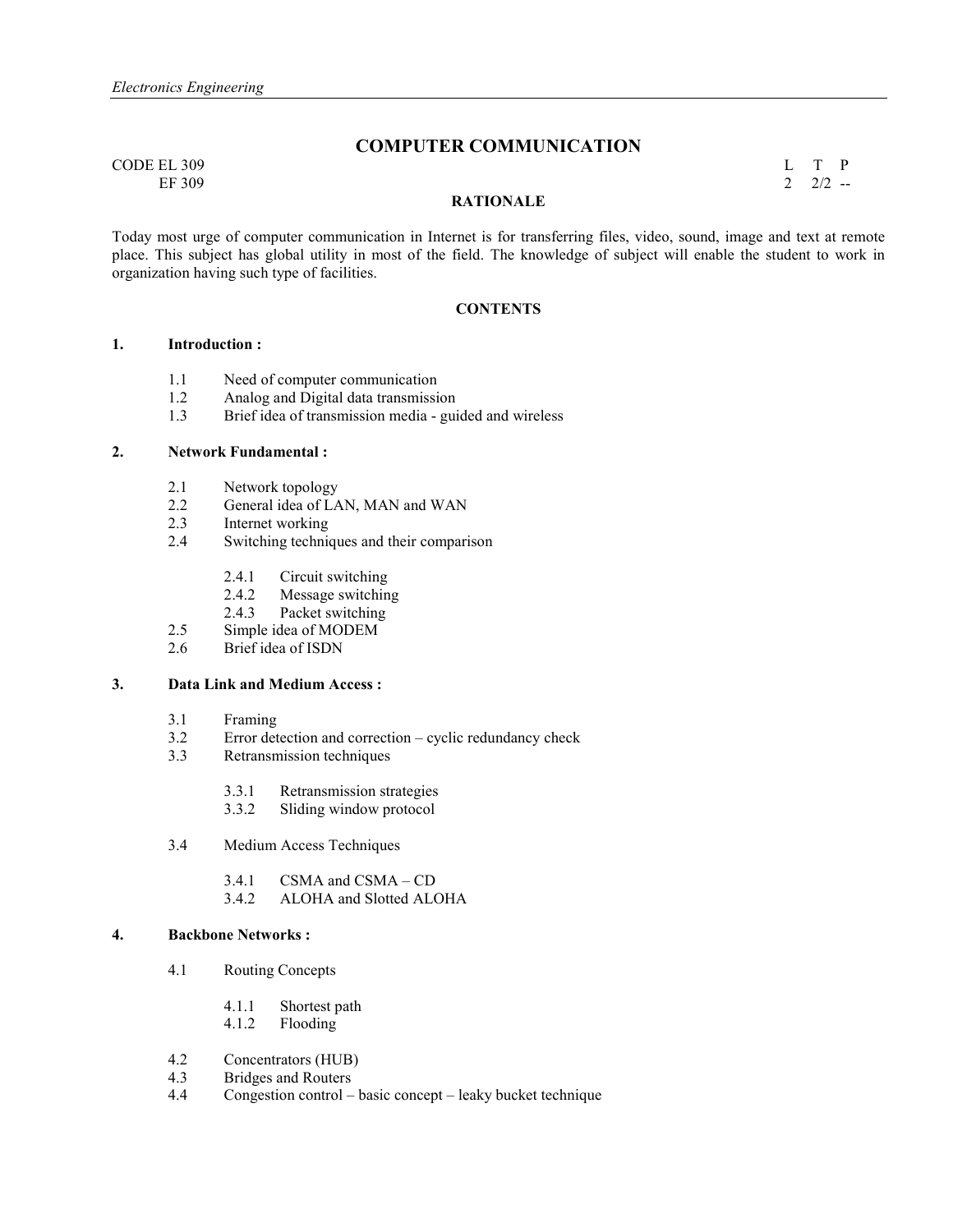## **5.** Network Protocols :

- 5.1 Concept and functions<br>5.2 HDLC
- 5.2 HDLC<br>5.3 ISO-OS
- 5.3 ISO-OSI reference model<br>5.4 X.25 interface
- 5.4 X.25 interface<br>5.5 TCP/IP model
- 5.5 TCP/IP model

## **REFERENCE BOOKS:**

- 1. Computer Networks **A.S. Tenenbaum**
- 
- 3. Computer Communication Networks
- 4. Computer Communication J. Martin
- 5. Introduction to Data Communication M. Miller<br>6. Data Network & Open System Halsall
- 6. Data Network & Open System
- 2. Data & Computer Communication<br>
3. Computer Communication Networks<br>
A. Shanmugam & S. Rajeev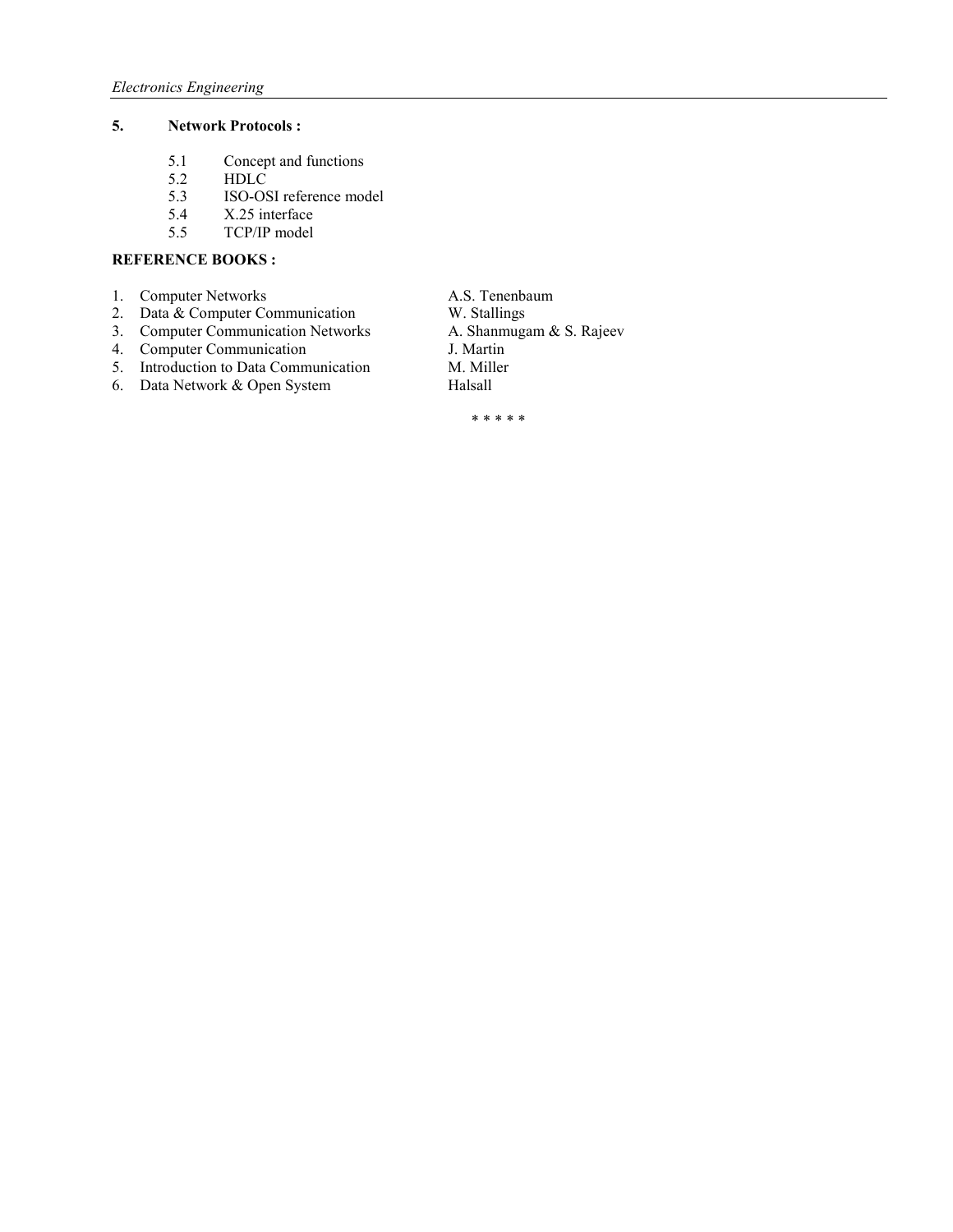## **MANAGEMENT & ENTREPRENEURSHIP**

CODE EL 310  $\qquad \qquad$   $\qquad \qquad$   $\qquad \qquad$   $\qquad \qquad$   $\qquad \qquad$   $\qquad \qquad$   $\qquad \qquad$   $\qquad \qquad$   $\qquad \qquad$   $\qquad \qquad$   $\qquad \qquad$   $\qquad \qquad$   $\qquad \qquad$   $\qquad \qquad$   $\qquad \qquad$   $\qquad \qquad$   $\qquad \qquad$   $\qquad \qquad$   $\qquad \qquad$   $\qquad \qquad$   $\qquad \qquad$   $\qquad \qquad$   $\qquad \qquad$   $\$ 

Common to all branches except CC/CE/CS/EE/ IT/MA/MR 2 1

## **RATIONALE**

 To achieve the target and goals in an organisation it is essential to co-ordinate the entire system. For this purpose the knowledge of principles of management, human resources development, material management and financial management is required.

Entrepreneurship will introduce the students about how to set up a small-scale industry. The subject includes the procedure for how to select, proceed and start the SSI, which also involves a concrete market survey report and project formulation.

#### **CONTENTS**

## **1. Principles of Management :**

- 1.1 Management, administration and organisation, difference between them.
- 1.2 Scientific management : Meaning, characteristics, object and advantage : Taylor's scientific management – Fayol's principles of management, functions of management
- 1.3 Types of ownership, sole trading, partnership, joint stock, co-operative and public enterprise
- 1.4 Types of organisation, different types and their charts.
- 1.5 Importance of human relation professional ethics<br>1.6 Need for leadership, leadership qualities
- Need for leadership, leadership qualities
- 1.7 Motivation

## **2. Human Resources Development :**

- 2.1 Introduction, object and functions of human resource development department<br>2.2 Recruitment sources and methods of selection need for effective training ma
- 2.2 Recruitment, sources and methods of selection, need for effective training, method of training, duties of supervisor / Formen, Role of HRD in industries.

## **3. Wages and Incentives :**

- 3.1 Definition and requirements of a good wage system methods of wage payment 3.2 Wage incentives type of incentive difference in wage incentive and bonus, in
- Wage incentives type of incentive, difference in wage incentive and bonus. incentive to supervisor.

#### **4. Material Management :**

- 4.1 Purchasing Functions and duties of purchase department organisation of purchase department, methods of purchasing, purchase order contracts, legality of contracts types of contracts i.e. piece work contract, lumpsum contract, item rate contract, percentage contract, merits and limitation of each contract system, departmental execution of works, rate contract - D.G.S & D and C.S.P.O. tender, necessity, types of tenders, tendering procedure, earnest money and security money
- 4.2 Store and store keeping : Functions and duties of store department, location and layout of store, bin cards, store ledger, receipt and issue procedure of materials, physical verification of stores, disposal method of unserviceable articles and protection of stores.
- 4.3 Sales : function and duties of sales department sales promotion advertisement service after sales.

### **5. Financial Management :**

5.1 Function and duties of finance department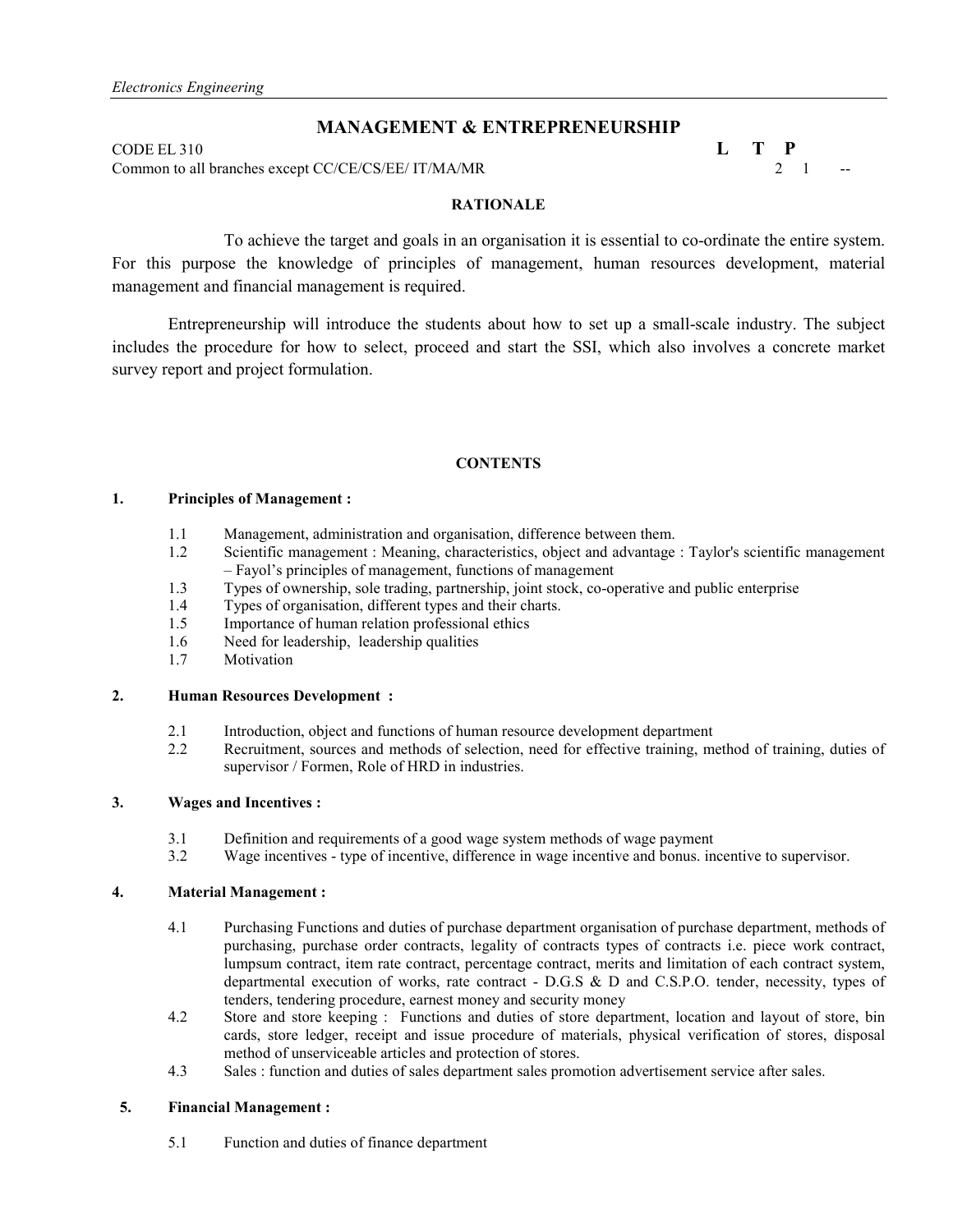#### *Electronics Engineering*

- 5.2 Brief idea of journal, ledger, trial balance, trading account, profit and loss account, balance sheet.
- 5.3 Cheques (crossed and bearer ), draft, promissory note, letter of credit, brief idea of cost accounting.
- 5.4 Numerical problems.

## **6. Marketing Management :**

- 6.1 Concept of Marketing
- 6.2 Problems of Marketing
- 6.3 Pricing policy
- 6.4 Distribution channels and methods of marketing

## **7. Entrepreneurship** :

- 7.1 Entrepreneurship and Entrepreneur
- 7.2 Need of Employment and Opportunities.<br>7.3 Essential Characteristics of a good Entrem
- Essential Characteristics of a good Entrepreneur
- 7.4 Industrial Policy.
- 7.5 Classification of industries- Tiny, small scale , Medium scale, Large scale, Handicraft, Ancillary
- 7.6 Type of industries- Production, Job based & Service

## **8. Entrepreneurial Development :**

- 8.1 Product identification/ selection
- 8.2 Site selection<br>8.3 Plant layout
- 8.3 Plant layout<br>8.4 Institutional
- Institutional support needed
- 8.5 Pre-market survey

## **9. Entrepreneurship Support System:**

- 9.1 Role of District Industries Centre in setting up industry
- 9.2 Function of NSIC, SISI, NISIET, NRDC, SSIC, SIDO, NMTC, KVIC, RSMML.<br>9.3 Role of state finance corporation, state electricity corporations, pollution control b
- 9.3 Role of state finance corporation, state electricity corporations, pollution control board, BIS, I.S.O. etc.

## **10. Setting up SSI :**

- 10.1 Registration of SSI
- 10.2 Allotment of land by RIICO
- 10.3 Preparation of project report
- 10.4 Structure of organisation
- 10.5 Building construction
- 10.6 Establishment of machines

## **11. Tax System and Insurance :**

- 11.1 Idea of income tax, sales tax, excise duty and custom duty
- 11.2 Industrial and fire insurance, procedure for industrial insurance.

## **12. Financial Sources for SSI :**

- 12.1 Various institutions providing loans for industries<br>12.2 Various types of loans
- 12.2 Various types of loans<br>12.3 Subsidies
- Subsidies

## **13. Labour Legislation and Pollution Control Acts :**

- 13.1 Industrial acts : factory act 1948<br>13.2 Workmen's compensation act 19
- 13.2 Workmen's compensation act 1923<br>13.3 Apprentices act 1961
- 13.3 Apprentices act 1961
- 13.4 Water pollution contract act 1974 and 1981
- 13.5 Air pollution contract act 1981